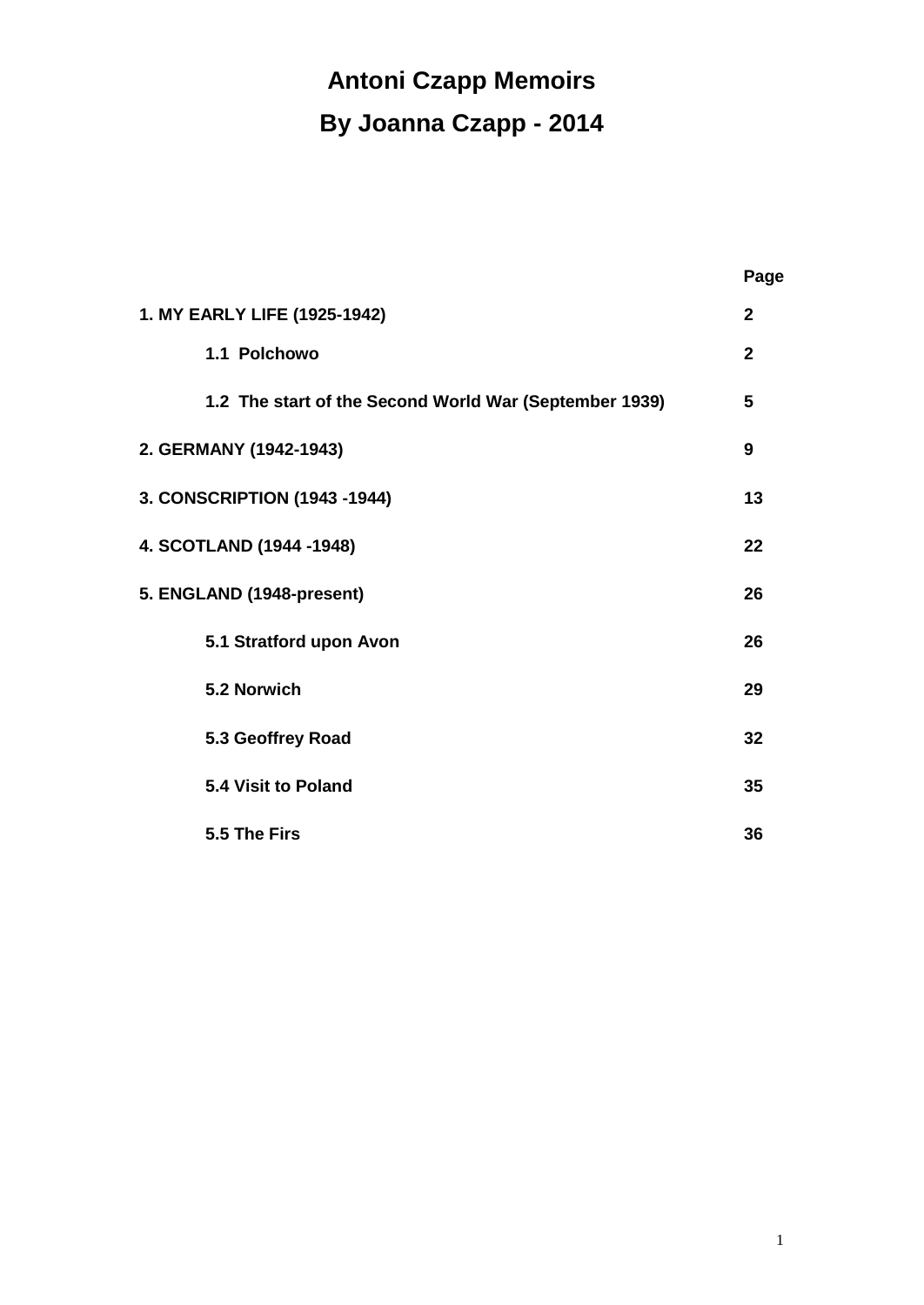# **1. MY EARLY LIFE (August 1925 – September 1939).**

## **1.1 Polchowo**

I was born in Polchowo on 21<sup>st</sup> August, 1925, the youngest of four children. I had two brothers, Jozef and Jan and a sister, Melania and we lived with my family on a farm owned by my father, Jan, on which we had cows, horses, pigs, sheep, chickens and geese. My father also owned other land, most of which was marshland and meadows.

My mother, Cecilia, died of tuberculosis in January 1928 when I was just two and a half years old. I don't remember her but I can remember a little of her funeral. I was in a cot and the family were all getting ready to go to the funeral when one of the men threw a sweet into the cot for me, but I couldn't find it.

At this stage, we were still together as a family for a few months and we were looked after by my mother's cousin Francieska and also a maid who I was quite fond of as I thought she was my mother. It was my mother's wish that my father should marry Francieszka, who had been looking after her and us while she was ill.

I must have been about three years old when my father re-married. We all went to the wedding and had a lovely photograph taken. I was very proud to stand there in my sailor suit. I can remember the lovely horses and carriage which I played on when it stood in the barn. I pretended I was driving the horses. My father, stepmother, my two brothers and sister all went home after the wedding but I was left with my stepmother's stepmother (my step grandmother) who lived in a village several miles away.

When my family returned to the farm, my sister, Melania went to live with an Aunt and only the two brothers remained in the family home. Melania enjoyed living with her Aunt, who treated her like a daughter. Later on, when my stepmother had her own children and required help in the home, Melania had to return.

During the three years I was with my step grandmother, my father and stepmother came to visit on the odd occasion, leaving my two brothers behind who were looked after by relatives. They would stay a few days having arrived by coach and horses. The coach was left in the barn and the horses would be stabled on a bigger farm with other relatives. These relatives were relations of my father. My father would always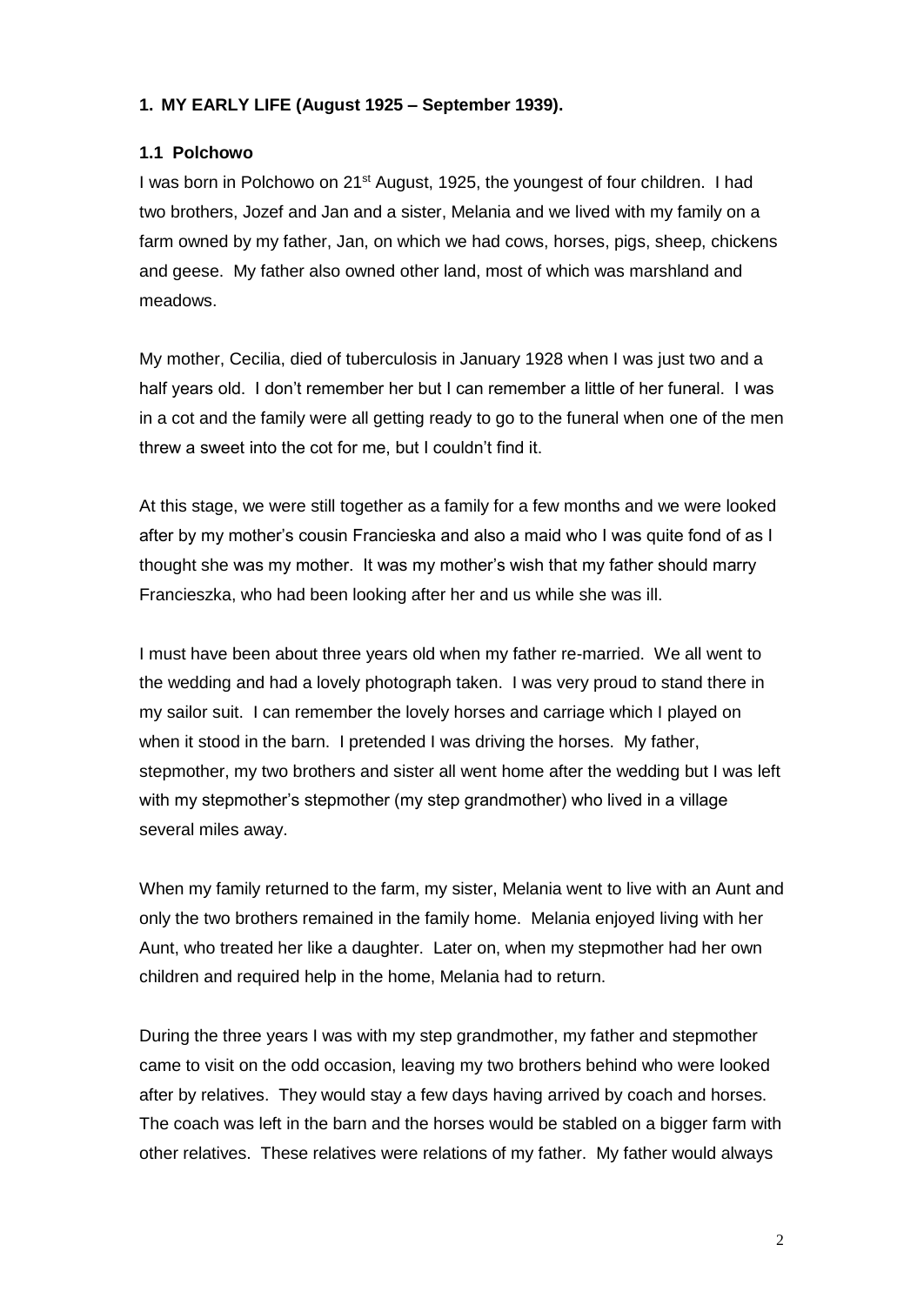pick me up and hug and kiss me but I cannot ever remember my stepmother showing me any affection.

I wanted to have physical contact with my stepmother and tried several times to get as close to her as possible and when I reached her I tried to hug her knees but she pushed me away. After that experience, I would never try to do it again.

Where I lived, the couple treated me well but they were very strict. My step grandmother's brother (my Great Uncle) also lived there and he was very nice to me. He had a bicycle and I polished the bike for him and every Sunday afternoon he would take me on his cross bar and we would go for a ride around the lake which was very close to the German border about a kilometre from where we lived.

As we were riding along the made up road there was a village on the left with lovely houses and I asked Great Uncle if we could go there but he said we couldn't because it was the border with another country. On occasions, I would see the Polish border police pass through our village.

I can remember an incident when my step grandmother hit me. I had been with my neighbour's son who had some four inch nails. I asked if I could have some and he said I could. So he gave me some nails and I went back home happy. On getting in, my step grandmother asked me what I had in my hands and I showed her the nails. She asked me where I had got them and I told her they were from the boy next door who had given them to me. She said you are lying and she took a birch cane from the top of the cupboard in the kitchen, grabbed my arm and holding on to me, and started hitting me on the legs with it. I was wearing short trousers at the time and it was very painful. After a while a woman came in and I thought it would end but she asked what has he been up to and step grandmother answered that I had been lying. "Well then, give him some more," the woman said and the beating continued until eventually she let me go.

From then on I learned it would be better to lie if it meant saving your own skin. I was very aggrieved because neither of them had gone next door to ask the boy if he had given me the nails.

I stayed with my step grandmother until I had to start school when I was about six and then I returned to the family home rather confused as to who everybody was. I only knew that my father was my father, but I had been apart from my siblings for so long that I did not know them. By now, my sister, Melania had already arrived back,

3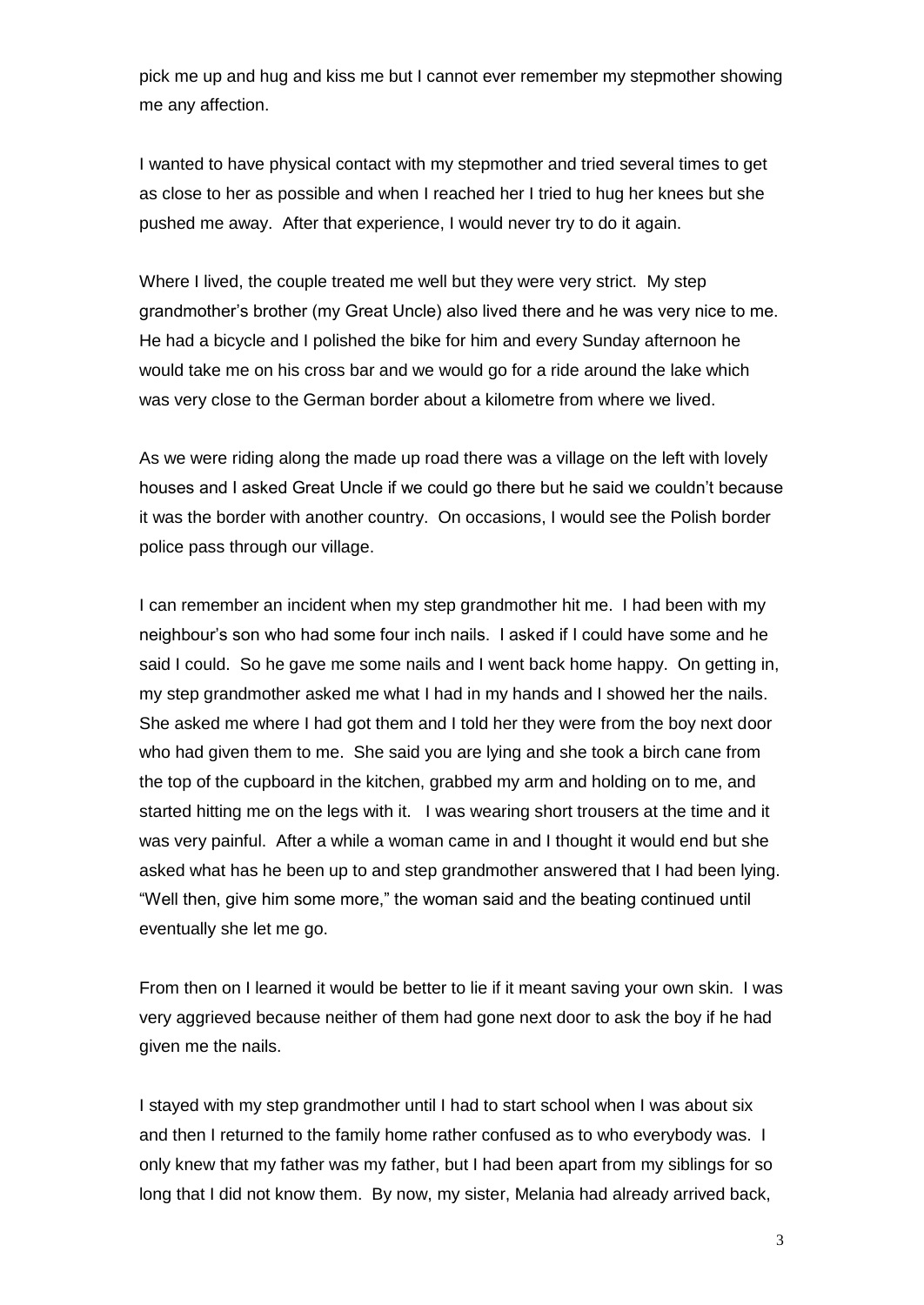rather reluctantly, to the family home from her Aunt's. My stepmother had a daughter, Maria, followed by a son, Leonard and two years after him another daughter named Agnieszka.

At seven I started school and when I was eight, I had double pneumonia and pleurisy. I was very ill because someone had to sit with me all night. I liked it when some of the boys came to see me in the evening because we could talk about the things boys are interested in. I did not like the old ladies who came and stayed with me because they were talking about my mother dying and going to heaven and that I would go and be with her and I didn't want to hear all that. Opposite my bed was a picture of the Virgin Mary with her son in her arms and I told the old ladies that she will never let me go and she didn't. So I am here now to tell this story.

One morning during my illness I was taken from my bed to the visitor's bedroom which was much nicer and the doctor was asked to come and see if he could do anything. But there was no hope and my brothers and sister were asked to come home from school to see me. I can remember being examined by him for which they had to pull me up by my hands and after the examination I can remember them talking by the heating system about me. I could hear the doctor saying, "Pity the boy, pity the boy." My Aunt got quite angry with him saying, "All you keep saying is pity the boy, pity the boy, can't you do something, doctor?" but he replied that there was nothing he could do. I could hear everything they were saying but wasn't able to speak. Then I must have gone to sleep.

When I woke up I was back in my own room. I slowly began to recuperate, eating pigeon soup with a little biscuit and every morning I had a beaten egg in milk with brandy which I looked forward to.

When I was well enough, I went back to school but had to go back to the first class again because I had missed a lot of schooling. I didn't learn much. I now suspect this was because I had dyslexia but in those days this was not recognised. I was so afraid of my stepmother that I dare not ask her to help me so I struggled at school for the rest of my schooldays. I was ashamed of it and the teachers should have noticed that I was struggling and falling behind but they didn't do anything. My father was told to transfer me to another, bigger school which had seven classes. So when I was about thirteen years old, I travelled by train to this other school. I could have gone to another school but I chose not to because I would have been with the girl next door, Urszula, who sat behind me prompting me at my old school. Also, her school was stricter and I had had enough discipline and wanted an easier life. I used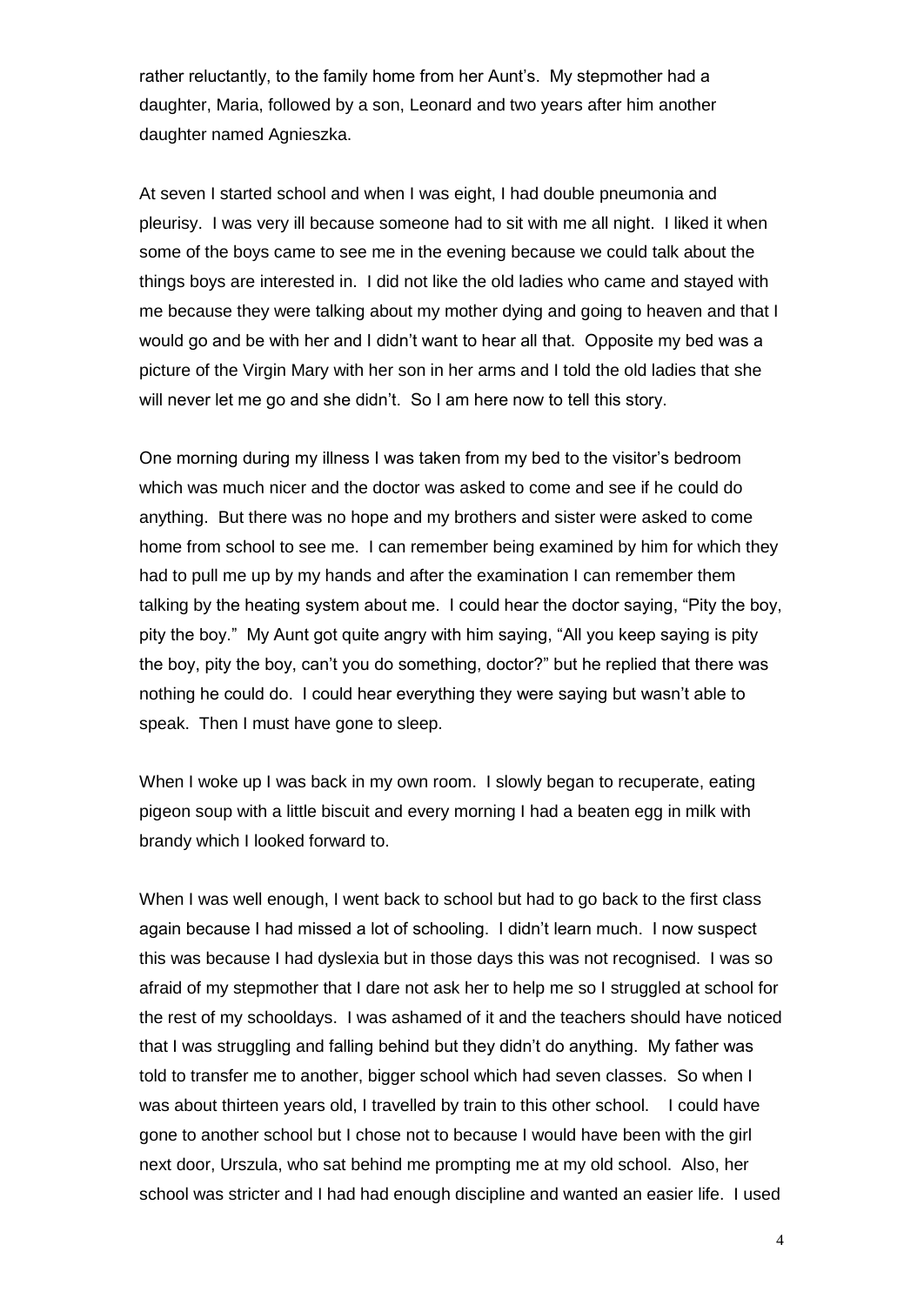to take sandwiches with me for my lunch and my stepmother always made delicious sandwiches.

I left school at fourteen because the Second World War started and if it hadn't started, I would have spent two more years at school to make up for the years I missed when I was ill.

# **1.2 The start of the Second World War (September 1939)**

My father came upstairs to our bedroom and said, "Wake up boys! The war has started." I opened the window and saw that Polish soldiers were already in the village. There were lancers on horse back with flags. I think they were the same regiment, the  $9<sup>th</sup>$  Lancers (9ty pulk ulanow malo Polski) as I joined when I was in Scotland later on.

Initially all was quiet. Then we heard the German aeroplanes above. One of the bombings in Gdynia killed my cousin's husband, who was a captain of a ship.

The water in the river was blocked (diverted to lower ground) so as to flood the fields and prevent the Germans proceeding. There were two bridges across the river in different places. The Polish army blew up one of the bridges to prevent Germans access. They also undid the sluices. The Polish forces didn't have time to blow up the other bridge as they were fleeing from the Germans. It meant that the cows had to be driven a long way round to the fields using the bridge that was left.

Before the war I built a boat out of wooden drains. They were put there in the  $1<sup>st</sup>$ World War by Russian prisoners of war supervised by Germans. They built drains, bridges and dykes on the marshes. When digging the peat, the drains got exposed. You could wiggle it (the drain) and pull out boards. My boat was 12 foot long and 8 feet wide with a flat bottom, built from these boards. The keel was made out of sheet tin, which I had cut from a big can and nailed it down. As I was slipping the boat into the dyke, I cut myself on the boat and tied a handkerchief around the wound, but it turned septic. When the bridge was exploded, the boat came in handy. My father didn't know that I'd built the boat as I'd kept it on the marshes tied up and nobody saw it.

When the Germans arrived in the village, people went onto a hill to see how the Germans were advancing. The Polish soldiers started shooting. Our wagon was fixed, ready for a quick departure, and we fled to the woods, together with all the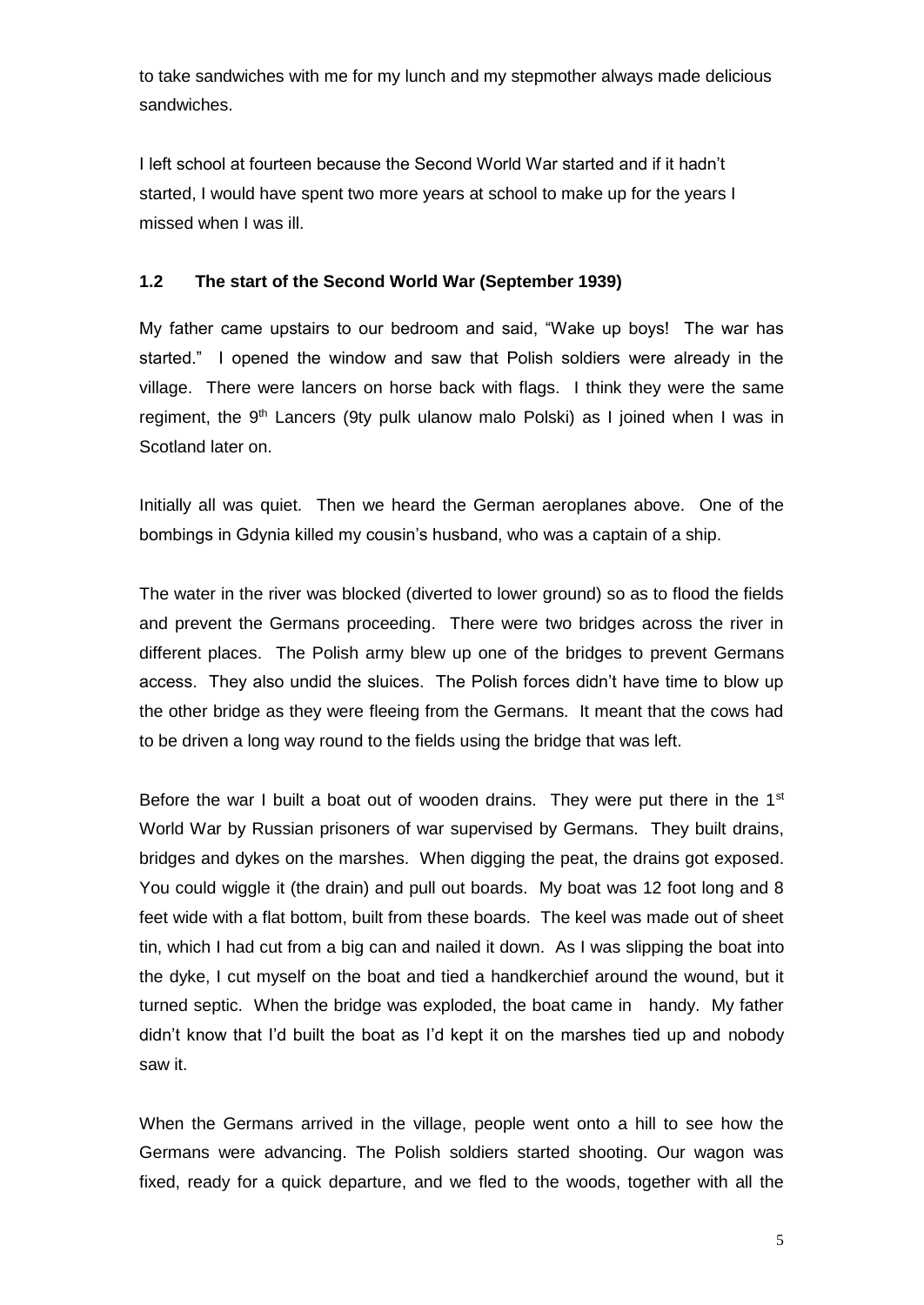people from the village. It was late September and the harvest was over. The cows were left behind. Everyone spent the night there.

*(Most of the Polish soldiers fled to a place called Hel. It was a narrow strip of land that jutted out into the sea and the army was strong enough to withhold the Germans. Unfortunately, their food run out and so had to surrender but managed to hold out for well over a fortnight. The German ships were surrounding the peninsula and we could see these ships.)* 

It was a warm night and the people in the woods started making up beds for the night. My father came to me and said that my boat would come in handy. I was very surprised that he knew about it. My father didn't appear to be angry but said I would be able to use it now the bridge was bombed. My father told me I was to go back to our house in the village that night, together with my two brothers, in order to put some things into the cellar, but he insisted that we should not lock the door when we left. I was very frightened as we went back to the village. When we got there it was very quiet which added to my anxiety. The cellar was under the kitchen floor with steps leading down to it. The back hallway had stairs going up and stairs that went down. In the cellar was a store of food. There were wooden tubs full of brine for soaking meat, potatoes, carrots, beetroot, and a variety of preserves such as pears and pickled cabbage, all for the winter. My father had asked us to move bedding down into the cellar as well as clothes from other rooms in the house. This we did and together with my brothers, I returned to the woods.

By the time the German patrol had entered the village in the morning, it was empty of people. My father decided to go home with me in the morning and we met the German soldiers. Most of their supplies were pulled by horse drawn wagons. When we got to the yard, we found that the Quartermaster and Paymaster were in our house. The whole village was taken over by the German soldiers. My father could speak fluent German. The Germans were friendly. They stayed the whole day there. The washing up needed doing, so I heated the water and did it. The Germans were there until the evening. As the Polish soldiers had fled, it was all quiet, so the Germans told us and a few other families who had come with us to tell all the families in the woods to return home.

The Germans asked the families if they had bread/food/ham. They started offering food to the Poles. "You can have anything you like", they said, as they were unaware that the families had only been in the woods for the one night.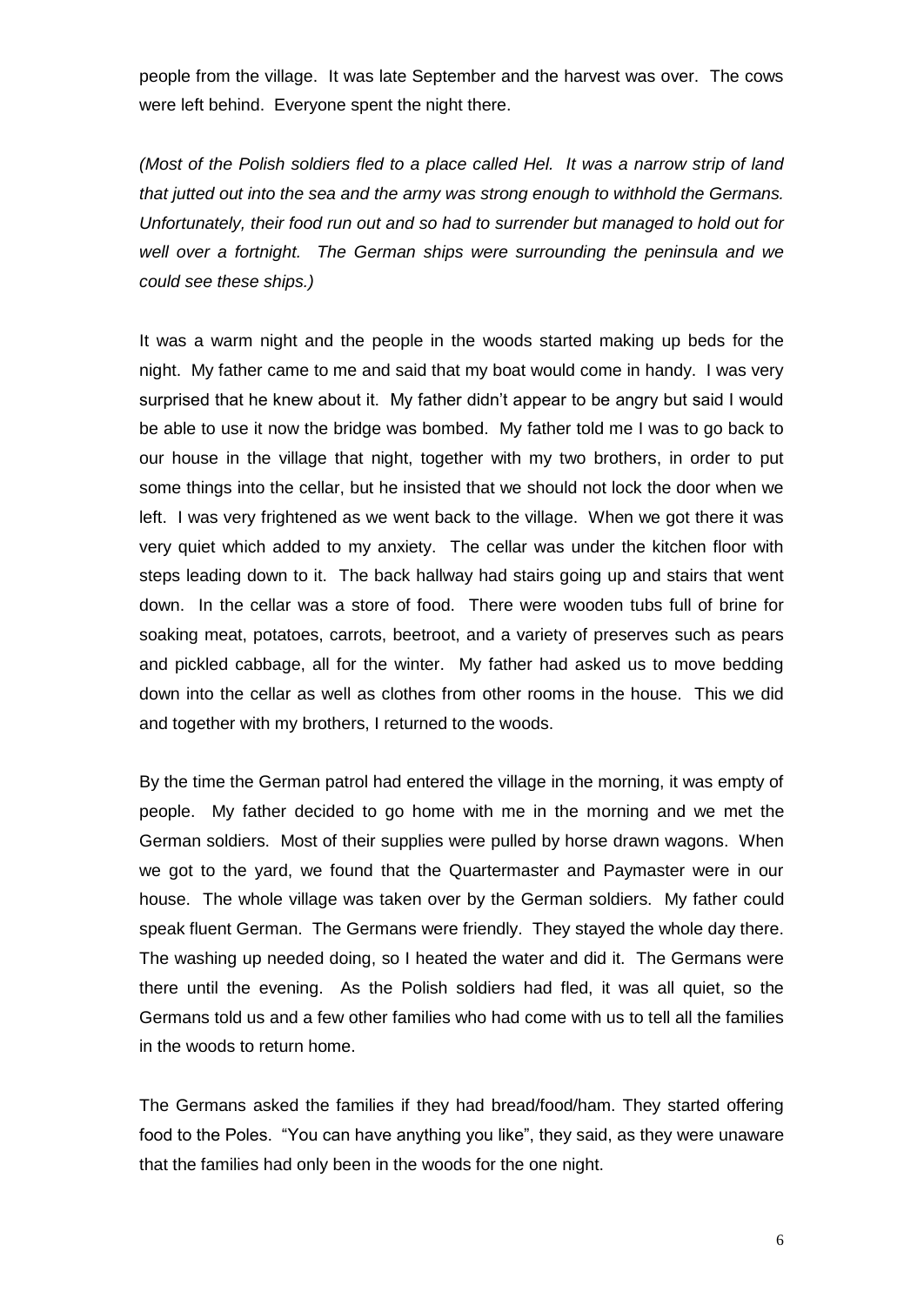*(The Germans had spies disguised as Polish officers and were very aware as to which political party people were affiliated to. In the next-door village, a school master that our family knew was in a particular political party and was taken away by the Germans to Piasnica (this was a name of a village in the forest). First the prisoners were taken to a concentration camp at Sztudof and it was here that political prisoners were sentenced and then marched back along the main road to Piasnica. Here they would turn into the forest along a straight road, known as the road of death which had graves on either side of it. Polish prisoners were shot and the graves of those killed, were dug by other prisoners.)*

The Germans allowed all the families to go back to their homes. In our house the best room was not occupied and they only used one of our rooms. After that more German soldiers were billeted in the village. The normality of village life resumed. The cows had to be taken to the marshes, which was my job. Another farmer's son, who travelled on the same train as me to school and was quite friendly, drove his cows onto the marshes, too. We drove the cows over the river using the one remaining bridge. One day we saw a German aeroplane and us two boys waved to the pilots who waved back. They were friendly, but some did use machine guns and shot people and on one occasion some children tending geese were shot. It all depended on the character of the pilot.

The Germans stayed in the village about a week or two, but I can't remember exactly. I can remember the German SS passing through and their SS markings on their uniforms. They were very military and aggressive and not as friendly as the other German soldiers. Eventually, the Germans moved on to nearby villages or went further on.

Once they had gone, life became nearly normal for a few days. There was no noise of fighting anywhere but a few days later, we saw Polish prisoners walk through the village from Hel and taken to Wejherowo to a prison or some sort of camp. As they passed us they asked for bread and water. By the time we had gone into the houses to get some food, the prisoners had marched past and so we had no time to give them anything. They were prisoners only for a short while as the Germans released them because Poland had capitulated.

Life returned to normal. The Germans moved on. We experienced a couple of months of normal life. Five farmers were taken away from their farms by the Gestapo to work mostly on farms and were replaced by Yugoslavians, put there by the Germans. There were about three families in the village who were German. A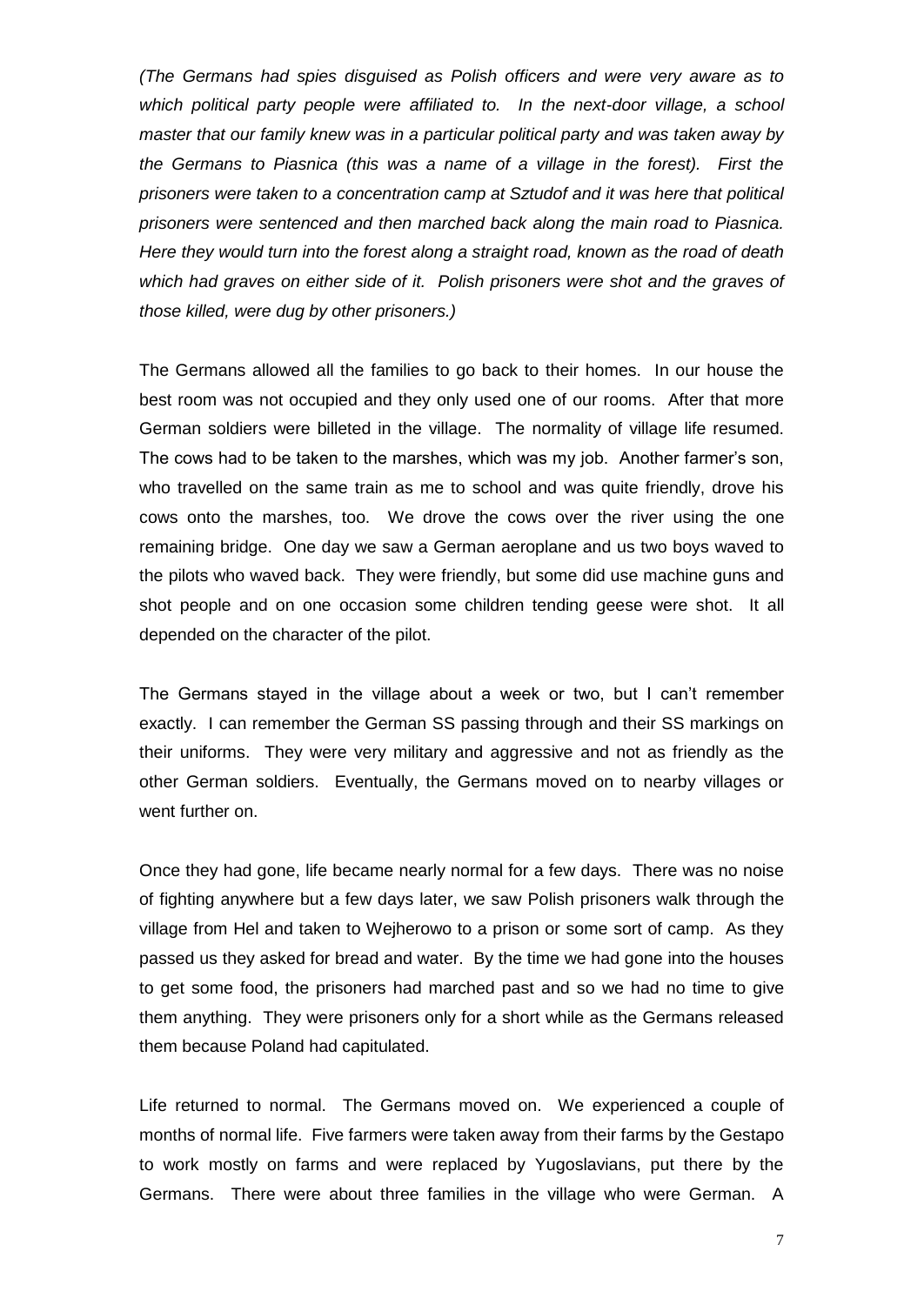German who lived in the village was chosen to be the Burgomaster. He refused to do the job because he didn't like the way the Germans were removing the Poles from their farms. More German soldiers arrived and stayed for quite a while, in fact, throughout the winter.

Our family had the Paymaster and the Quartermaster. The Paymaster and the Quartermaster lived in our guest room while the other eight soldiers were in the best room. They would leave their boots in the hall and wear slippers in the house. The floor was polished boards and they made sure there were no scratches on the floor by putting newspaper under the legs of the beds. The Germans were getting ready to invade Norway. They lived in peace and quiet among the local Polish population and the Polish went about their jobs and the soldiers lived peacefully together.

The Germans left to invade Norway in 1940 and a few German soldiers were left behind. They stayed in the village for a few months. Ten were billeted in my home. They went after the girls and liked to have parties. One day they borrowed our carriage to go to a neighbouring village and when returning home they ended up in a ditch having broken the shaft. It was mended by a carpenter in the nearby village. When Germans were there, people felt safer, but when they all left people were afraid because the Gestapo would come along and life was dreadful. People would be removed from farms.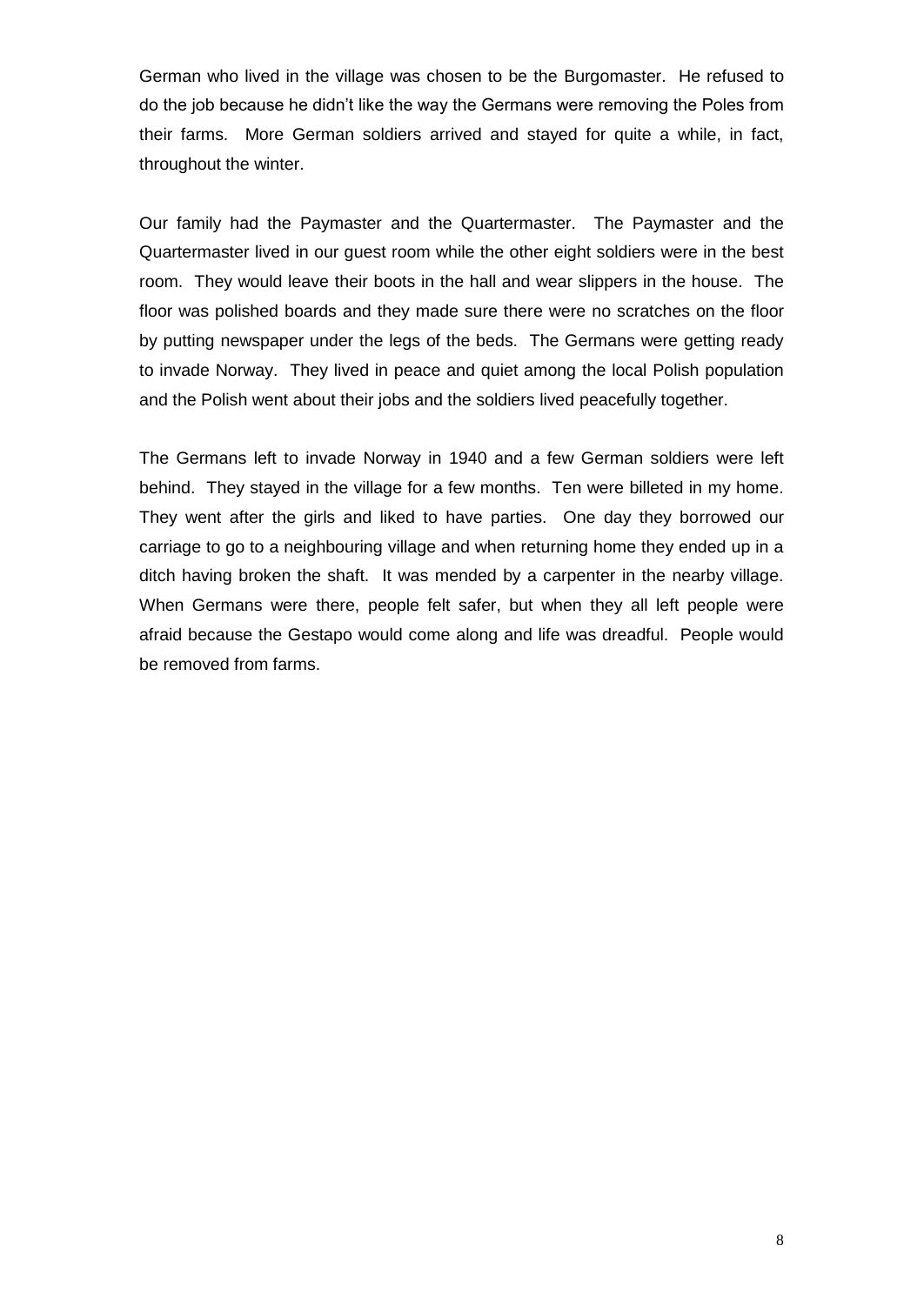#### **2. GERMANY (1942-1943)**

The Germans decided in 1942 that they needed forced labour to work in Germany. They made a list of all the young people – girls and boys aged about 16 years. Those chosen had to report to the Labour Exchange in Puck and had to take old clothes and food for two days. My two brothers, Jan and Jozef, my sister Melania and I were all given notice to report to Puck. All four of us went off with my father and when we arrived in Puck there were lots of young people from all the neighbouring villages.

Some men arrived and started sorting us out. My father managed to get a certificate to say he couldn't work the farm on his own so was allowed to keep two of his children but two had to go.

My father came to me and said, "*I have decided that Jozef and you will go and Jan and Melania will stay at home with me. Do you mind?*"

"*Whatever you have decided, I think that is a good idea,*" I answered him.

So Jan, Melania and my father went home. It was early spring time and we were all marched to the railway station and waited for the train and when it came, we were loaded up and off we went.

We arrived near to Gdansk, which was neutral, or rather more German than Polish. We were marched to another Labour Exchange and put into a building. In the late afternoon, German farmers arrived picking the youngsters they wanted. One farmer said he wanted two brothers or two friends, but I said that I didn't want to go with my brother, as we didn't get on. So Jozef went with a farmer and said goodbye to me.

By now it was getting late and there were a few boys and girls left, including myself. Eventually, they closed the Labour Exchange for the night with us youngsters inside, having placed the girls in one room and the boys in another. I slept on floorboards the whole night until the morning. The officials came again, opened the doors and windows and we ate what we had with us. We walked outside waiting for the farmers to come again. After a while, there were only 5 youngsters left. A German farmer came along and wanted all five of us. We followed him to his wagon, which was drawn by horses. I sat with the farmer and another lad and the other three sat in the wagon.

We didn't have far to go as the farm was quite close to the Labour Exchange. It was quite a big farm which had 20 milking cows, 1 bull, 8 horses and between 50 and 60 pigs. Various produce was grown there, such as, rye, wheat for milling, beans, sugar beet, flax and potatoes.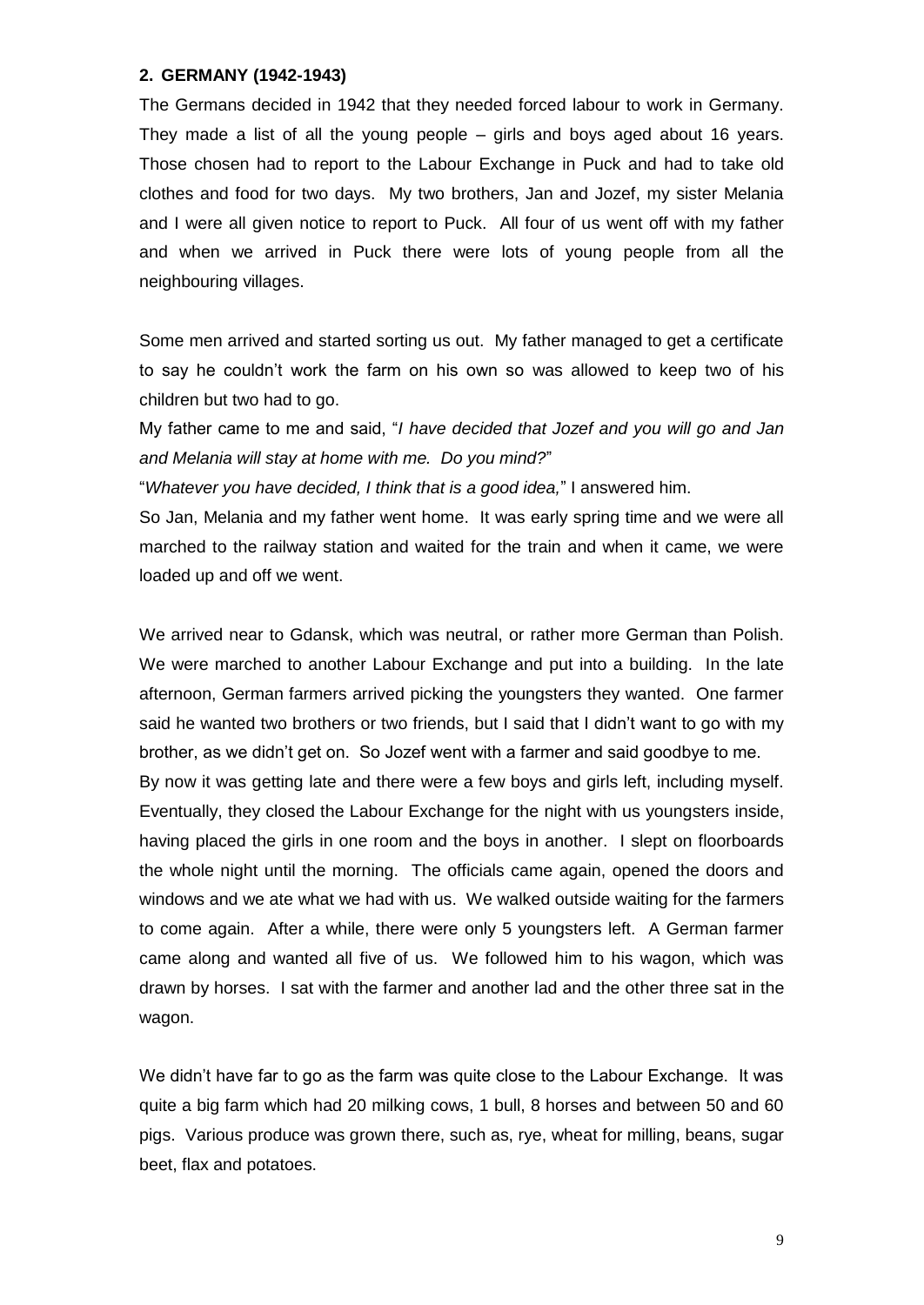On arriving, we were shown a building, which was to be our living and sleeping quarters and there were two Polish boys there already. There were bunk beds and single beds. Because of all my illnesses, I was given a sheepskin cover. There was an iron stove to keep us warm. One of the lads who had been in the army before the war, sorted us all out and told us to make the beds and keep the place tidy. He was very house-proud and domesticated. There was also a lad there, who was a bit of a "Mummy's boy" and sat in the corner and cried at first.

Only one lad would go to the kitchen to collect the food for all of us and take it back to the sleeping quarters. I didn't miss home and made the best of it all. I remember we had two slices of bread with jam or dripping for breakfast with a cup of coffee. There were outside toilets, which was typical of farms in those days. We had taps in the barn and washed ourselves in a bowl of water.

Attached to the house were farm buildings, such as the cowshed, horses' stables facilities to mix food for the cows as well as pigsties. This was all under the same roof. The barn was separate and was where the corn was kept before being threshed. Another building stored the carriages and had wooden steps leading to boxes up above, where the oats, barley, wheat and beans were stored, after having been threshed and cleaned.

We did our own washing in cold water and were given soap and boot polish. My job was to feed and clean the pigs. Feeding was quite easy because the troughs were separated from the pigs by a flap. To muck out, there was a small door in the wall which you opened and flung the muck out straight onto the muck heap. This muck was taken to the fields as manure.

There were twenty milking cows and the farmer, a German maid, another Polish lady and I milked them. I remember picking a straw through which I would suck the warm milk from the bucket. In the winter, we would milk the cows indoors, but in the summer they were milked in the fields. I would take the milk to the main road in the milk churns by horses and cart. I would ride one of the two horses. I left the full churns on a platform and took the empty ones back to the farm which was less than a kilometre away. The evening milk was put in a cooler, which had water running in and out to keep the milk cool. There were other jobs for me to do, such as hoeing and harrowing which was done with two horses. On my trips to the platform I would often see the vehicles taking prisoners to the concentration camps. I could see the prisoners through the windows and the people inside would sometimes wave to me.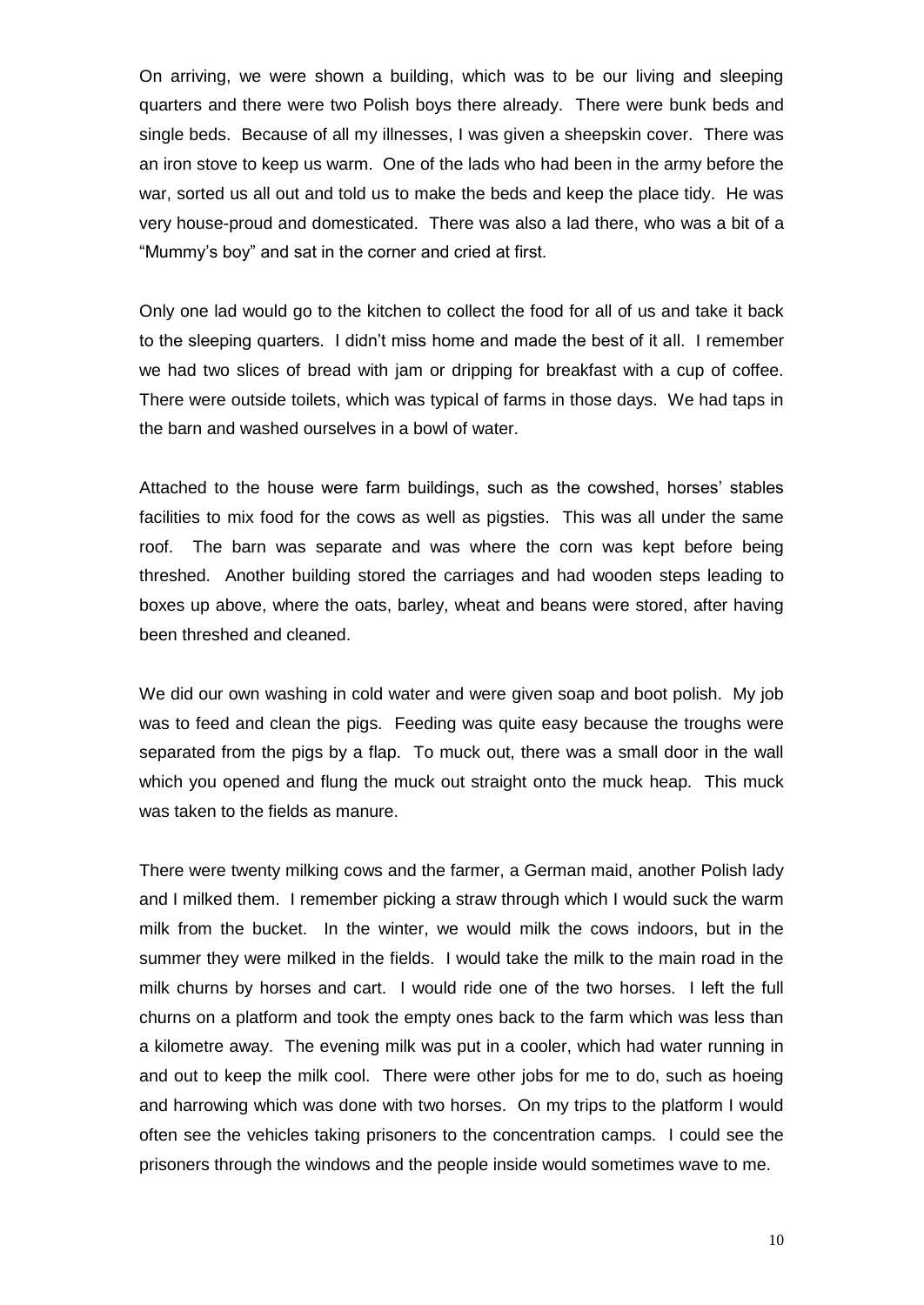The cow man who was German and worked on the farm would say to me, *"Behave yourself, or you'll find yourself in the concentration camp.*" I didn't take any notice of him as I did what I was told.

There were a couple of occasions when I went home for the week-end. The first was for my sister's (Agnieszka) First Holy Communion and another time was when I went to have a fitting for a suit, which the tailor was making for me. My shirts were made by a seamstress who lived in my village.

We were allowed to go to Church if we wanted to, but there wasn't a Catholic Church near by, just a Lutheran one. While on the farm, I visited the cinema once on a Sunday in Gdansk. I remained on the farm for two years. People who worked on the farm had to wear clothes with a letter P on them but I never wore it. My routine was milk the cows, feed the pigs and work on the land. On Sundays, I still had to feed the pigs and milk the cows but did not have to work on the land.

I remember an episode when the farmer told me to bring the horses back from the meadow where they were resting. I sat on a mare and she was very quick. As she was going very fast I thought I'll never be able to stop her or negotiate the gate when we get back to the farm buildings. I didn't have a saddle so moved myself forward up the horse's neck, clinging on as best I could. She continued to gallop, I managed to negotiate the gate and she galloped into the yard and straight into the stable.

The first year I was on the farm, the mare had lost her foal. The foal was born in the middle of the night and the mare was tied up so the foal went off and got caught up in a basket and couldn't return to its mother. When the farmer found the foal in the morning the mare didn't want to know as the foal had been away from its mother for too long. For two days I had the job of feeding the foal but it died because it was rejected by its mother.

The following year, as the snow was melting the farmer asked me to exercise the mare. I didn't really want to do it but thought someone would tell on me if I didn't. So I rode her, came back, tied her up and then returned to feed the pigs. When I went to get the key for the meal for the pigs, I noticed the mare was restless so I untied her and put her in a box. After feeding the pigs I returned to find the mare lying down and she was giving birth so I pulled the legs of the foal to assist the mother. I got a knife from the kitchen to cut the umbilical cord and then dragged the foal to the head of the mother and eventually the mare licked the foal and accepted it. After a while,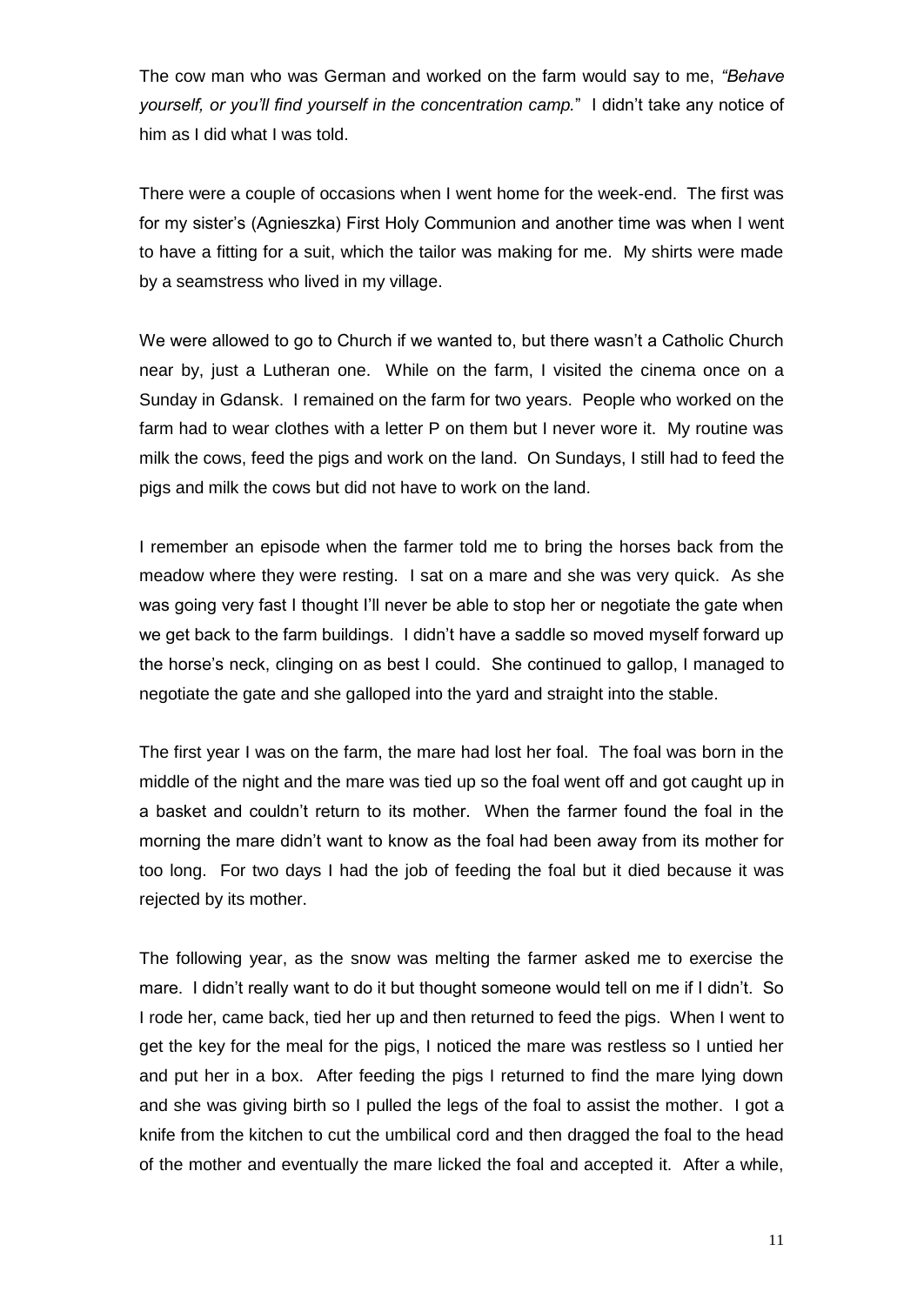the foal got up and I pushed the foal towards the mother's teats. When the farmer returned, he was so pleased he gave me five Marks.

The German farmer liked me as I was familiar with farm work and was good at it. I could even handle the bull and would lead the cows to be served by the bull.

Later on, some of the Polish boys left and a Russian woman from Kiev arrived with her daughter and friend. I used to go with them hoeing. One Sunday, the Russian lady came to our place and played cards. She started shuffling the cards and told one of the boys his past, present and future. The lady offered to tell me my fortune. I was reluctant but her daughter said she was good at doing it.

The lady told me about my past – that I didn't have a mother and that I had lost her when I was very young. I was the youngest of four children. My father had married again and had three more children. Also that my stepmother was not very nice to me. She said that I wouldn't be here very long and that I would go home –it could be three weeks or three months. You'll have a lovely time when you go home, but you won't be there very long. You'll go away from home again and you'll find yourself in hospital but not wounded. (In fact I caught pneumonia and stayed in hospital for three weeks while my Unit went to Norway). You'll go over the sea far from home. You'll be in big houses and meet ladies as well as a special blonde girl, (Lucy was blonde). Looking back now I can see how right this woman was in all her predictions.

One Sunday I walked to the neighbouring farm to visit my brother Joseph. This was approximately two kilometres away. He worked on a very small farm. Joseph learnt to speak German very well as most of the time he was working with the German farmer's daughter. On my farm, I ate my food in the living accommodation, but Joseph ate his in the kitchen with the German daughter. Joseph was sent back home for the winter before me and then had to join the German army.

About three or four weeks after the fortune telling, I went home as predicted. The Labour Exchange agreed that I could go home to help my father as my brothers had all gone into the German army. I spent about a year at home working on our farm. We had dancing on a Sunday and I had a lovely time. We used to congregate on one of the farms.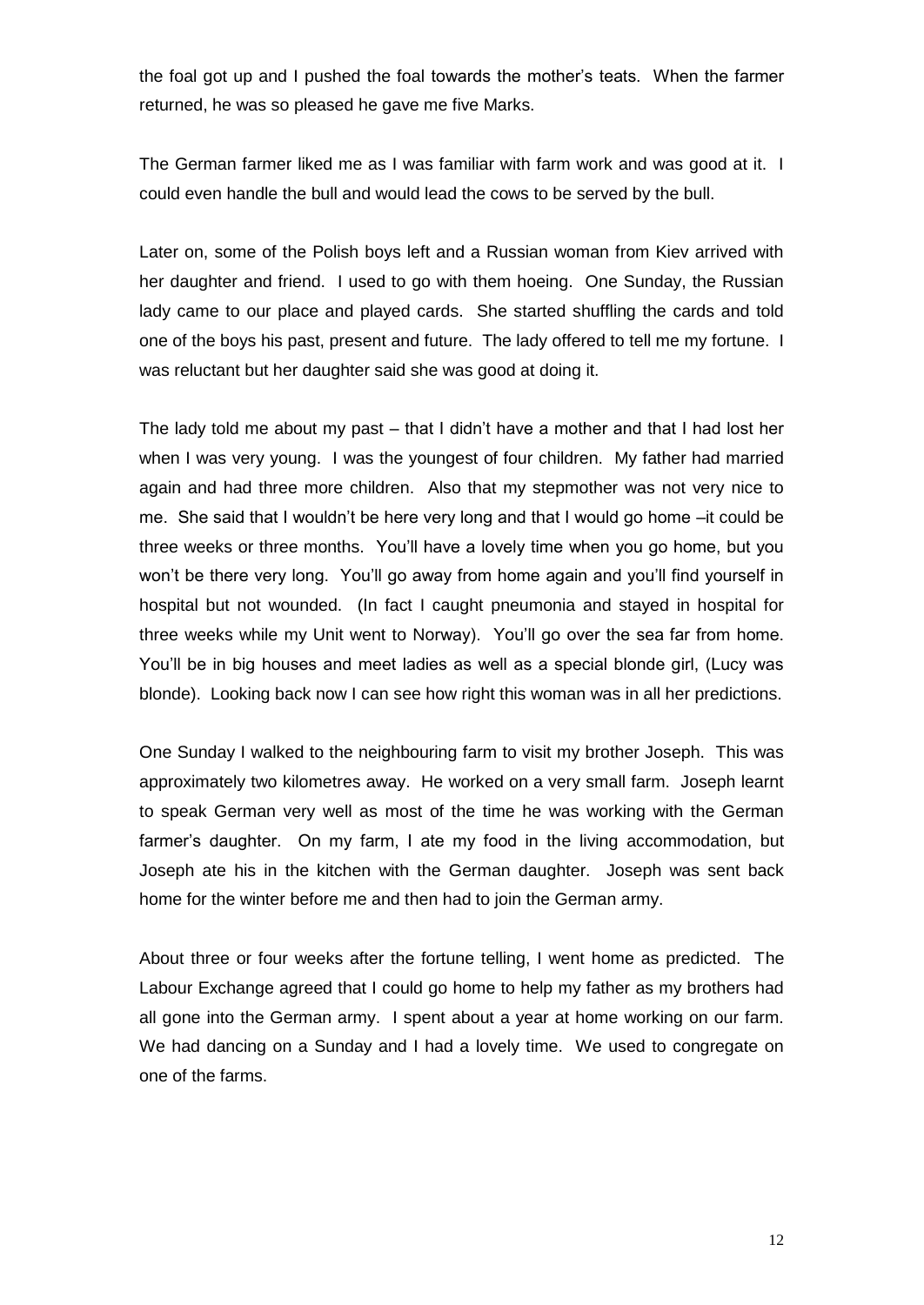## **3. CONSCRIPTION (1943 -1944)**

When I was eighteen, in 1943, I received papers to have a medical in Puck, in order to join the German army. I was allowed home and waited for the call up papers. One day I went to church and the postman said he had the call up papers. After Mass, I went with the postman to the post office to collect the papers. I didn't want to go into the army and resented it greatly. I felt sad at having to leave my father and my home. You knew there would be training and that you would be sent somewhere to war. On the way home from Church, I said to my father that this would be the last time that I would be driving the horses as I have received my call up papers. I felt sad at having to leave my father and my home.

A few days later I had to go and catch the train to Wejherowo. I said goodbye to my sister, Melania, but didn't feel at all sad when saying goodbye to my stepmother. I had no feelings for her. She said to my sister that she didn't understand me  $-$  "he thinks he is going on holiday because he showed no emotion towards me. His two brothers had tears in their eyes but Anton didn't." The next time I saw my sister she told me what my stepmother had said. My father took me to the station at Mrzezino. It was a sad journey. My father had been forced to be a soldier in the German army in the First World War and wished he could go in my place and that I could get on with the running of the farm. At the station the train was already there. Somewhere, an accordion and mouth organ were being played.

We were going to war and no one knew where they would be sent after their training. *(Two friends who went a year before me were both killed in Russia).* I was very sad to have to say goodbye to my father and there were tears.

The train consisted of third class carriages and some were sitting while others were standing. At Wejherowo we got out and I was marched from the railway platform to a prison which was a big building in a market place. Some youngsters arrived by coach and horses. We were all assembled and ordinary German soldiers were checking our names.

There were houses overlooking the market square and people opened their windows and talked to us. I thought of running away but thought of my father and the fact that they would interrogate him. Also, if I was caught I would be shot as they would have realised that by wanting to escape I wouldn't make a good German soldier so I would have been killed.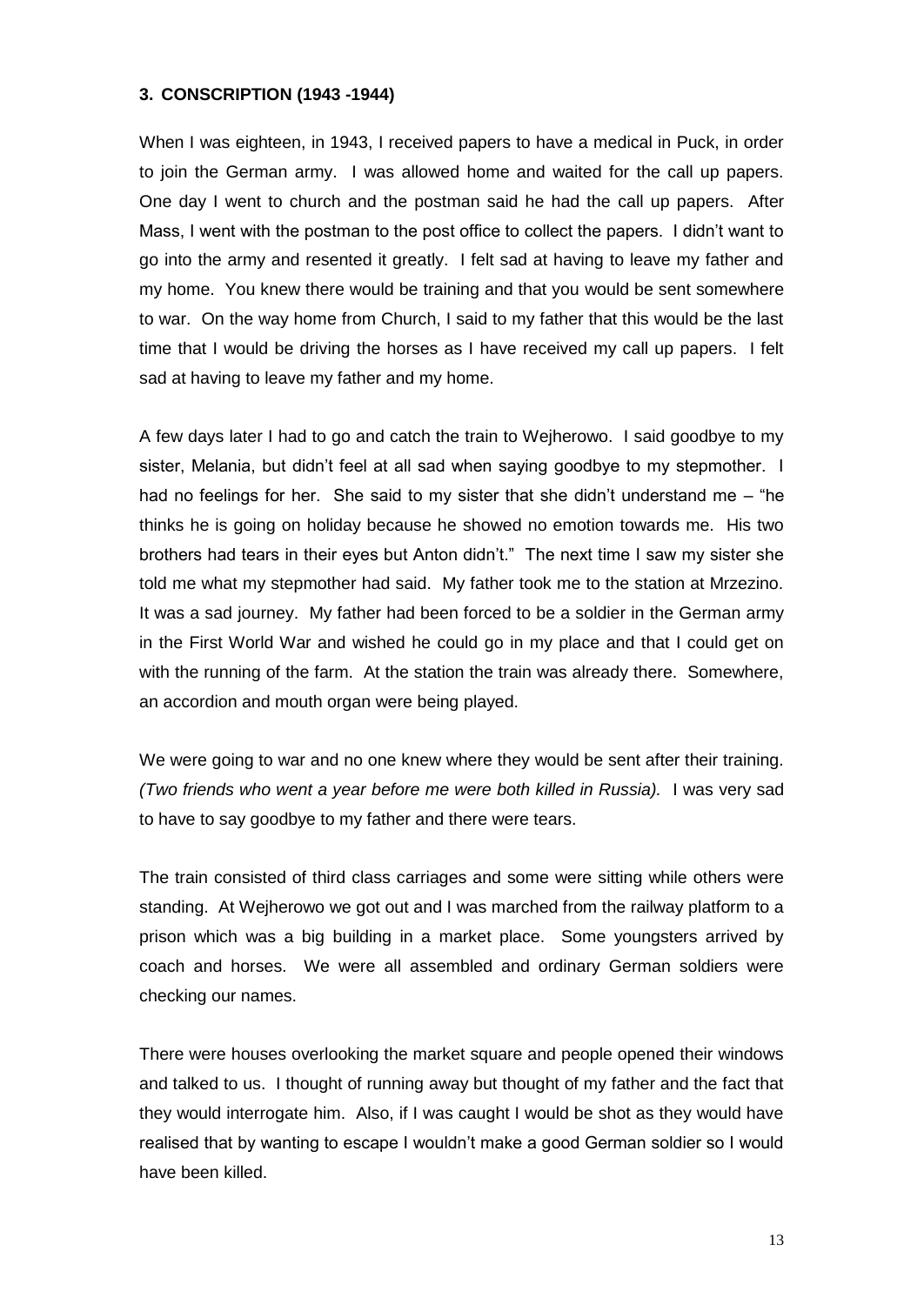By the time the lists were checked it was getting dusk and we were marched back to the railway station. A goods train was standing on the platform and in each wagon there was straw and hay and bread and cheese on a shelf. There were several of us to a wagon but it was not cramped and we had room to lie down and sleep. In each wagon there was a German soldier in uniform.

The wagons were shut and us boys started singing. We were allowed to sing but not 'Boze Cos Polski' which is a patriotic religious hymn – that was strictly forbidden. We were told to sleep and the train travelled all through the night. We had no idea where it was going. We arrived in a biggish town with a German barracks and a proper square for drill.

After breakfast, we were given a German uniform and a rifle. Our civilian clothes were parcelled up and sent home. There were approximately eighteen to twenty lads to a barrack and there was a rack in the corridor where our rifles were kept. You had to remember which was your rifle. We were given a bed which had a straw filled mattress and blankets. A wardrobe was provided for our uniform and we were shown how to wear it.

We were taken to the exercise yard. Lined up and had to do the drill as well as training on how to use the rifle. We also went out on exercises.

We were there for three months. During our first two to three weeks we were not allowed out. Eventually we were able to get a pass for the week-end but only following an inspection to make sure your shoes were clean and you looked smart. But once in the town I felt awkward as I was not used to being a soldier. I met a lady who gave me and my friend some coupons. We bought ourselves a coffee, walked about for a while and then went back. Throughout the three months we did a lot of training.

Then we were moved to a different place, somewhere else where we did more training with more obstacles. From there we went to Lybek ( a transit camp). We only stayed one night in barracks before we were assembled and marched along a lovely wide street. Girls in offices were all waving and we ended up at a railway station where we boarded a train to Minsterlager.

It was there that I had to visit a private dentist because I was having problems with my teeth. Two Polish girls wearing civilian clothes came to the dentist and spoke in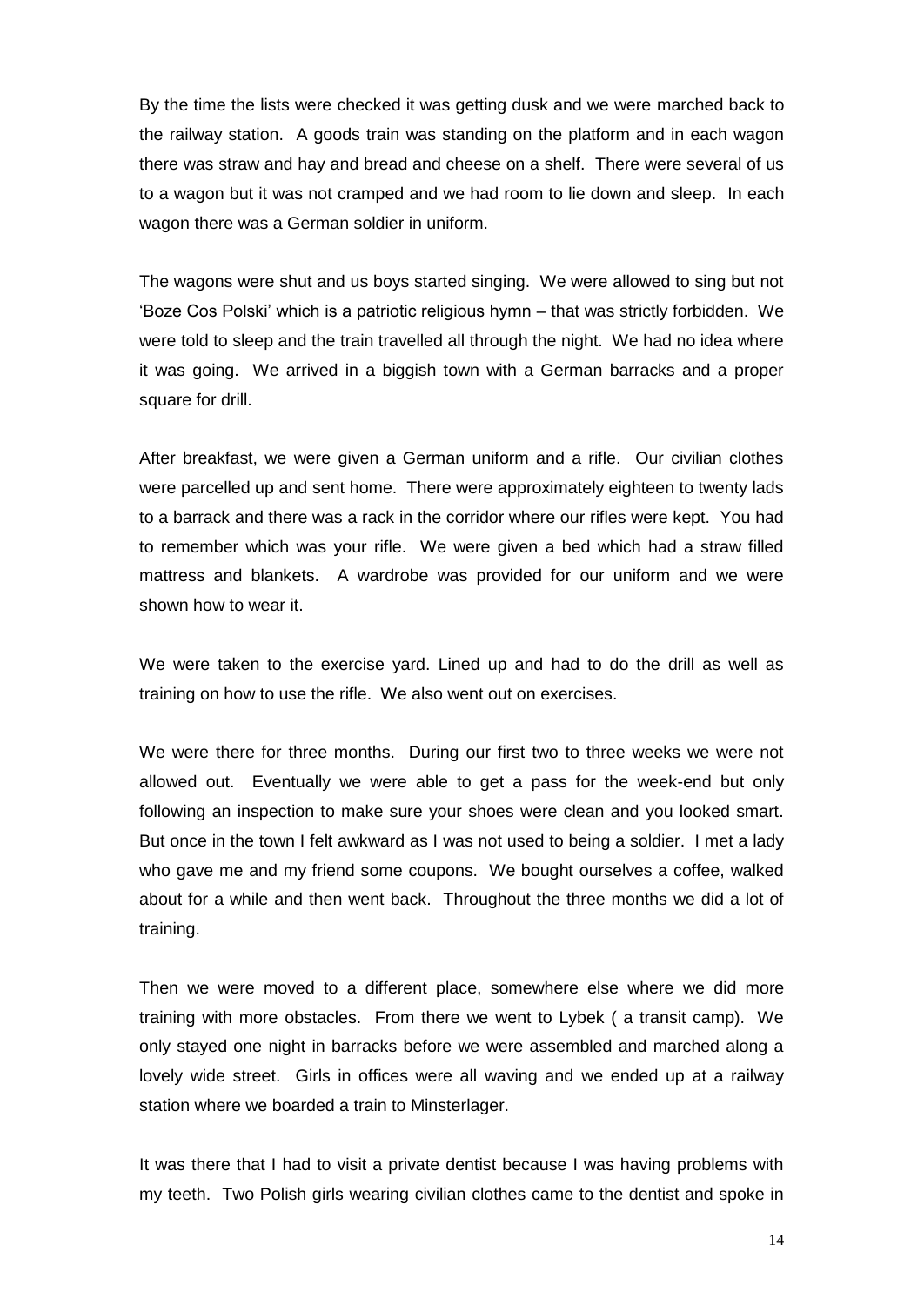Polish. My Polish was not so good because of my Kaszubski dialect so they didn't talk much especially as I was in a German uniform. They told me that they were in a big camp for Polish girls who worked in an ammunition factory.

At Minsterlager we were in a big barrack and I was allowed home for a week so I got a pass and went by train, through Berlin and Hamburg. While at home, I went to church**.** I helped my father on the farm but I was sad throughout that week knowing I had to return to an uncertain future.

My father took me back to the station and when I got to Berlin it was the middle of the night and Berlin had just been bombed, so I spent the night on the streets. The following morning I was told I wouldn't be able to go to the camp as the railway had also been bombed. All railway stations had military places so I had to report to one and was given a receipt to say that I had missed the train because of air raids. A railway worker took me to a different railway station in Berlin where I could carry on with my journey. I offered the railway worker a sandwich which my stepmother had given me. He was very pleased and said he would take it back to his children at home.

I eventually managed to catch the train back to Minsterlager where I was stationed. I stayed there for a couple of months not doing very much at all except for a bit of drill and cleaning of equipment. We spent Christmas there. It was a sad Christmas as we didn't celebrate it much and the lunch was poor.

After Christmas, we went back to the railway station and boarded trains. The carriages with the horses were already loaded up. The army wagons, one of which contained a field kitchen, were put onto open topped railway carriages. One horse drew three wagons, one behind the other. The soldiers were in the same goods carriages as the horses. One end was for the horses and the other end was for the soldiers. We didn't know where we were going, travelling through the night. We stopped at one or two stations where there was a long pause and eventually the train moved on again.

We stopped again at another railway station. The field kitchen was in an open topped wagon. There was a large round container where the soup would be made in the middle with an oblong tank on each side of it – one for coffee and one for milk puddings such as milk macaroni or rice puddings and such like.

15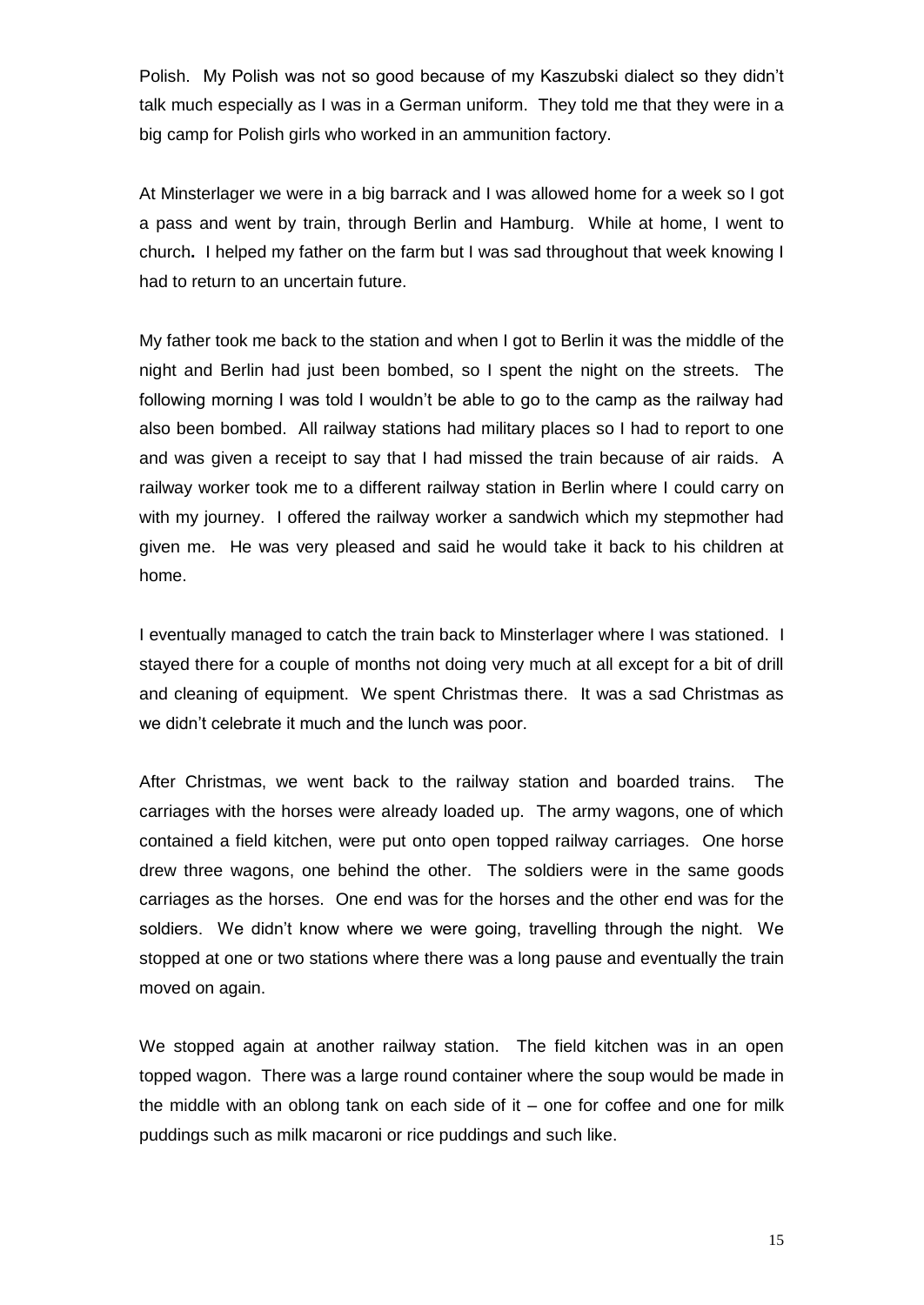I thought I would have plenty of time to go for a coffee to the field kitchen so clambered down from my carriage and went to the field kitchen. Suddenly, the train started moving and I spilt the coffee. I was stuck on the field kitchen carriage without my coat and as the wagon was open topped, it was very cold. There was some heat from the boiler on one side of me but I was freezing cold on the other and soon I got very cold.

Eventually, after a long time, we stopped and I found my wagon and climbed back in. Unfortunately, during the night I was sick and started dreaming. In the morning, the officer and the sergeant who were checking to see if everything was fine asked if I had been drinking as they thought I was drunk. I explained what had happened and that I had not been drinking. The train carried on through Germany and Holland until it arrived in Denmark. At Harhus which was a goods station, I could hardly walk. They took little notice of me and I was made to walk while someone else took the wagons and horse. I followed and walked to the transit camp which was near to the docks.

The beds had wooden boards without a mattress. I lay on the bed and covered myself up with my coat. During the night I could hear the soldiers eating and drinking. Early in the morning I had to report sick and the doctor examined me and told me I had pneumonia. A Danish civilian ambulance took me to a Danish hospital. I was made to walk from the ambulance into the hospital and they wouldn't help me because I was a German soldier. Then they wouldn't accept me into the hospital because I was a German soldier so I had to walk back and we drove to another hospital with the same results. Eventually, I was taken to a German military hospital. There were four of us in the ward  $-$  a Russian, another German, a German soldier from the Panzer tank division and myself.

A doctor examined me and asked if anyone in my family was ever ill. I told him that my mother had died of pneumonia when I was two and it then had developed into suchota. The doctor wrote all this down and started treating me with tablets.

My company embarked on a ship and went to Norway and I was left behind in the hospital. I had two or three weeks of recuperation and was then discharged from the hospital. I had no money and was shabbily dressed with no belt, no bayonet and no rifle – just the plain uniform.

I returned to the transit camp and was allowed to go into the nearby town. I was issued with three cigarettes a day but as I didn't smoke I would sell my cigarettes to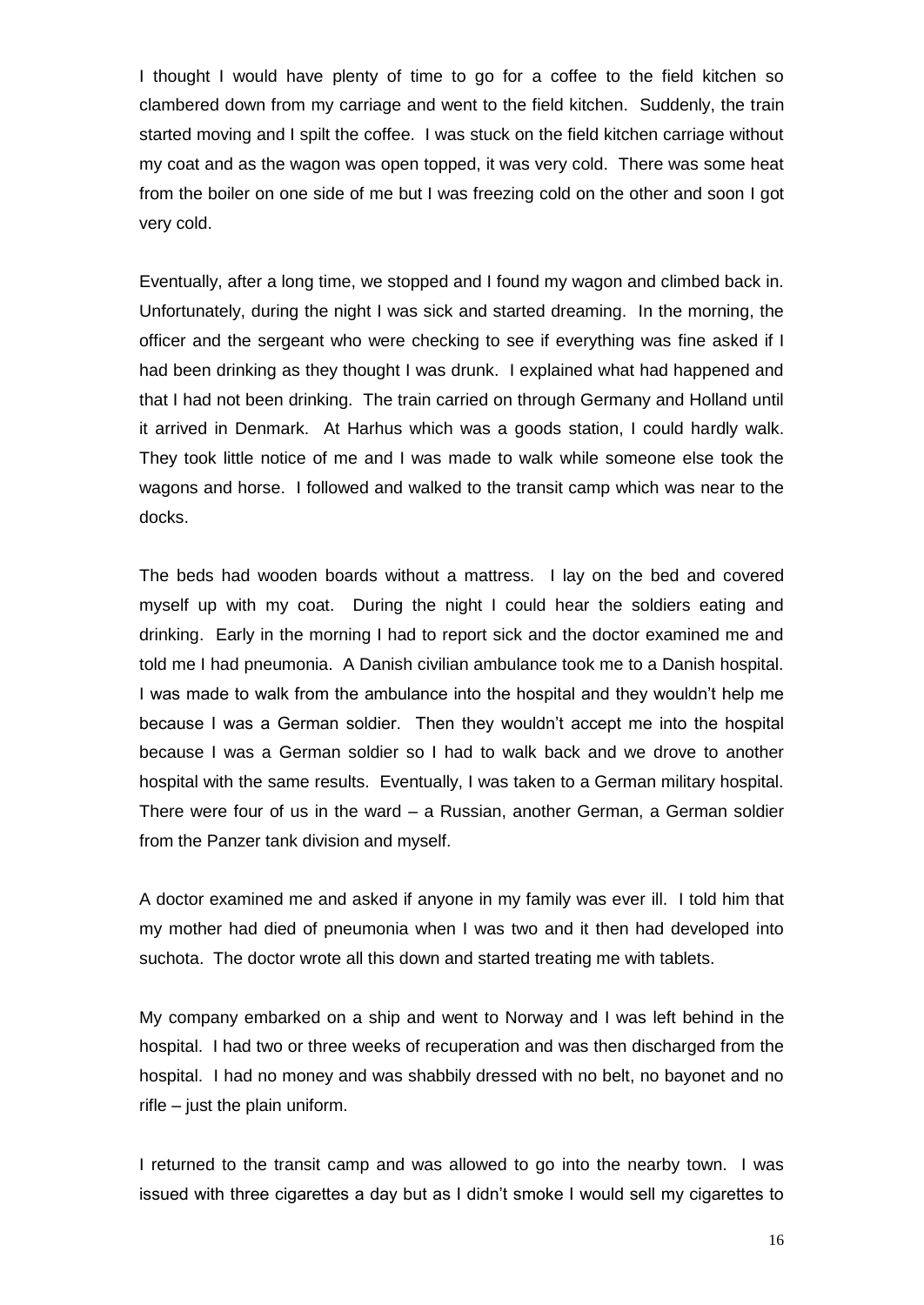the Danish people as they were short of cigarettes. With the money I was able to buy food. The hotels were only for soldiers and the meals were free. These hotels were called Soldatenhaim, which means soldier's house. A good meal was also available at the transit camp if you wanted to eat there. I didn't stay at the transit camp as I used to go back to the hospital and the ward sister would find me a bed for the night which was more comfortable than the one back at the camp.

Eventually, I got on a ship and we docked in Oslo in Norway. I disembarked and was told that my unit had gone to Tinnsburg. I spent the night in Oslo and was given a railway ticket in the morning and caught a train. On the journey it snowed and the scenery was beautiful. When I arrived at my destination there were German military soldiers and I asked them where my unit had gone and I was told and had to walk there. Thankfully, it was not a great distance.

On arrival at the unit base I was given a horse which I didn't like, by a not very pleasant sergeant. The soldiers slept in a wooden barrack while the horses were stabled in separate wooden barracks. We spent two to three months there. All the while we were waiting for orders to move on again. We wondered whether they were intending to send us to Russia. Meanwhile, we looked after the equipment and the horses.

Eventually, with the whole company, we were moved to Lillihammer (right up north). It was a very strenuous journey as it was mountainous but it was quite warm as it was early spring time although very windy. In Lillihammer we lived in barracks. During the exercises we were moved much further north. It was raining with sleet and slush. I stayed with the horses. When we returned to the barracks I tended to the horses while the fighting soldiers had a drink to warm them up but I didn't. I also had to do night duty with the horses in the stable by keeping watch.

We stayed here for a while but the British invasion of France meant that the Germans had to rush back to Tinnsberg and Oslo. By now it was summery weather and when we got to the dock, the horses had to be placed in nets and loaded into the hold. I slept with the horses so I could look after them. I had to wear a life jacket all the time. The ship had two barrage balloons attached to it. This was to prevent aeroplanes getting close to bombing the ships. We docked in Harus and got onto a train, which was not a particularly good place to be as planes were attacking the transport quite frequently. We were taken through Holland, Belgium and into France. We went quite a distance into France by train and then unloaded and moved at night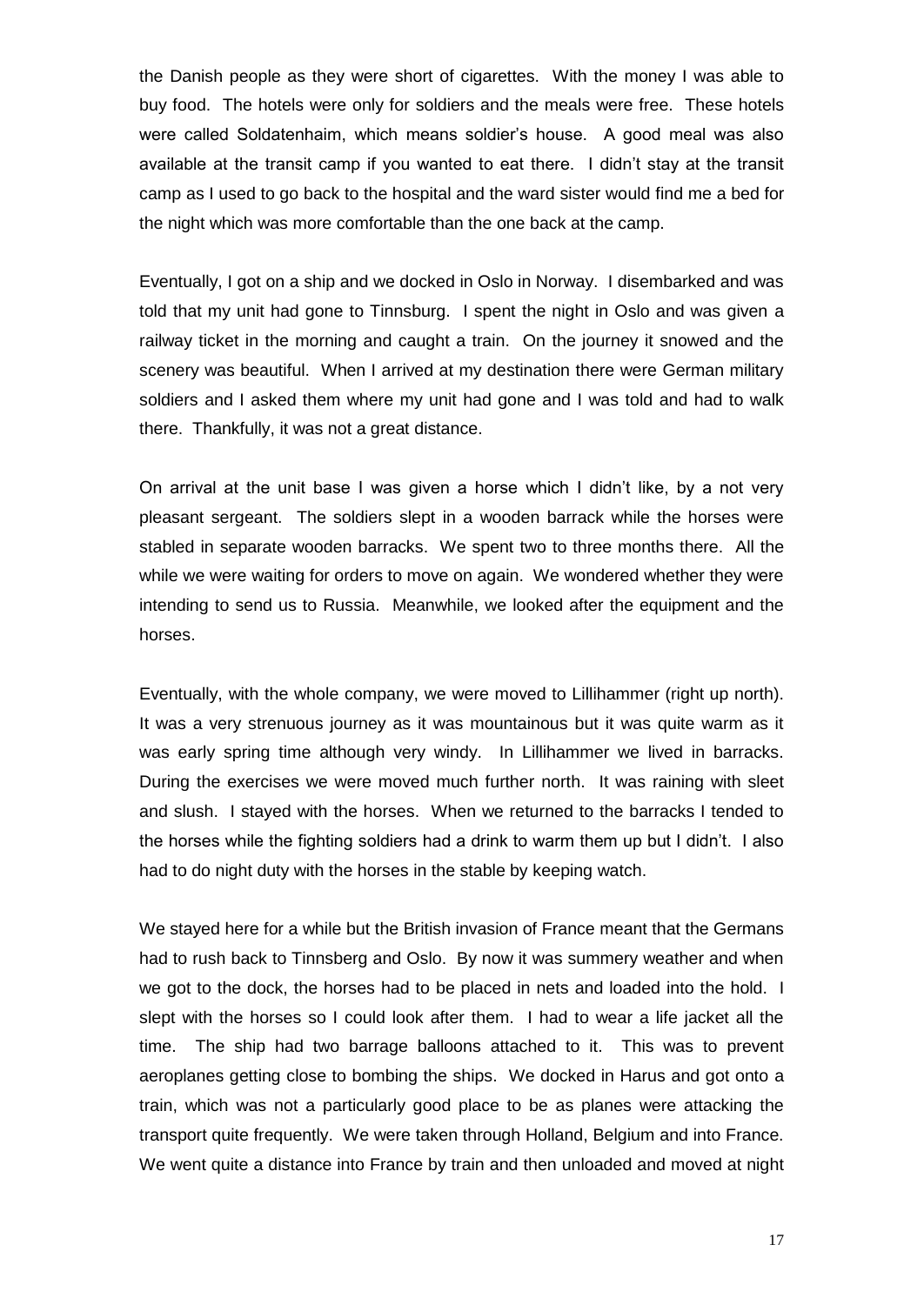using the horses as transport. We sheltered in orchards, fed the horses during the day and then moved by night.

We had to retreat to Belgium and my horse was very tired. One night the horse got weaker and weaker and after I had reported this the horse just would not budge. The "runner" on his motor bike arrived and I told him that the horse was clapped out and I asked him what I should do. The runner went to the top of the line of men and came back. I was told to leave the horse and jump onto the motorbike and we soon caught up with the column. I got myself onto a cart and we carried on to Holland.

In Belgium, we came across a river and we found a boat owner who was paid to take the company across the river. All the equipment was left behind including the horses. Only the men were taken across the river by boat.

From there we came across another river and because they had to move us in smaller boats we became separated. I found myself with another German lad from Dusseldorf. We found some deserted barracks in the town and we slept there for twenty four hours. We had left our rifles in the guard room overnight but they were still there in the morning.

Some nuns appeared together with civilian people. The nuns asked me and the German lad to tell the people to go because we had rifles. This was because the nuns wanted to keep for themselves anything of value or items which could be useful to them. But I wasn't prepared to do this and went off with the German lad and left them to it. When we left the barracks we saw some German stragglers who were retreating from the front. The German lad and I were told to join them. We were billeted on a farm outside the town of Nanmegen in Holland. We became friendly with the Dutch people. I told them I was Polish and had been made to do forced labour as well as having to join the German army when I was eighteen. They offered me the chance of joining the underground but I didn't want to risk it as I couldn't speak Dutch. I was afraid that if I was caught they would realise I was not a Dutchman and as I couldn't speak German very well I couldn't pretend to be German either.

There were lots of Luftwaffe men in the area using anti-aircraft guns. My job was to dig trenches and chop trees – in fact my brief was to make it difficult for the British. Even the Dutch people were forced into this type of work.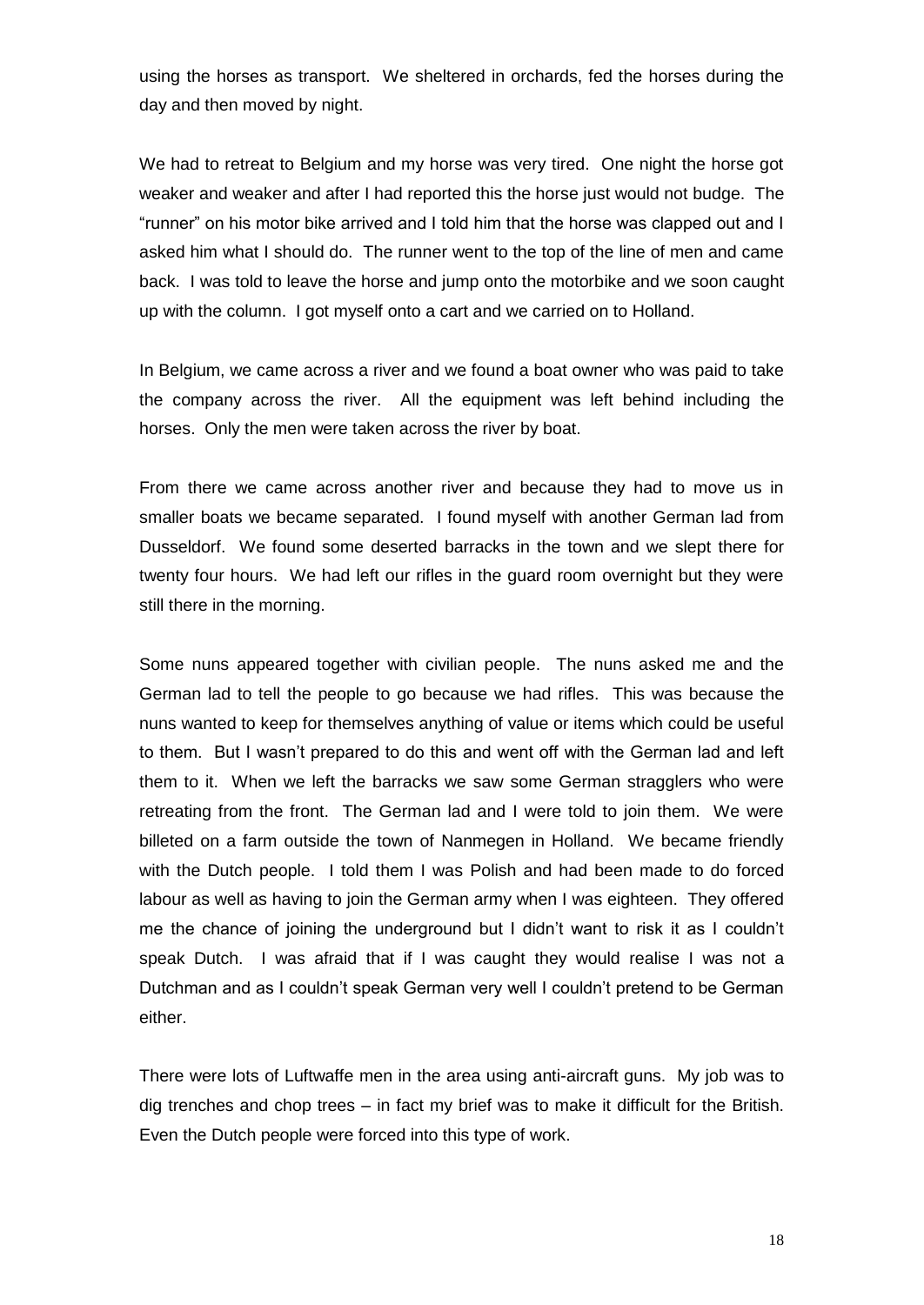One Sunday morning, I saw one lot of aeroplanes dropping bombs. They were followed by big aeroplanes pulling gliders and dropping paratroopers out of the planes. They were mostly American. About lunchtime my company started dishing out lunch from the field kitchen, but I didn't eat as there was so much commotion and chaos all around. By the evening I went to the railway bridge which crossed the river. There were shots from the American paratroopers and I kept low. By now it was dark and I crossed the railway bridge and went into the centre of the town where there were more German soldiers.

I ended up in a park but I wanted to go still further out of the city but had to retreat back again because of the American paratroopers. I stayed two or three days in the park watching the street to see if anyone was coming. At the end of the street there were civilians and I shot my gun off in their direction, but not to kill. I did it just to frighten them off. That was the only time other than training that I fired my gun throughout the war.

A British armoured car came and in it was a civilian, dressed in a dark uniform like a police uniform with an arm band. He was directing the occupants of the armoured car through but the Germans attacked them with anti-tank guns. The armoured car was blown up and burst into flames. The man managed to get out of the wreckage but was then shot.

Next day we were all called together to cross the river at a different railway bridge. It was midnight. We got half way across the bridge and the Americans started shooting. Lots of men were killed on the bridge. I was falling over the dead bodies and we were told to retreat. It was every man for him self – you were well and truly on your own. Men were throwing rifles into the river. The white flag was held up and we knew we would be taken prisoners by the Americans.

A Luftwaffe bus was left behind and I found some leather boots, a ground sheet, a coat, and a briefcase containing two bars of chocolate. A Polish man came along and grabbed the briefcase with the chocolate.

I came across a Luftwaffe soldier who was dead and went through his pockets and found a wallet with photographs inside. I have the wallet to this day. Also there was a tin opener.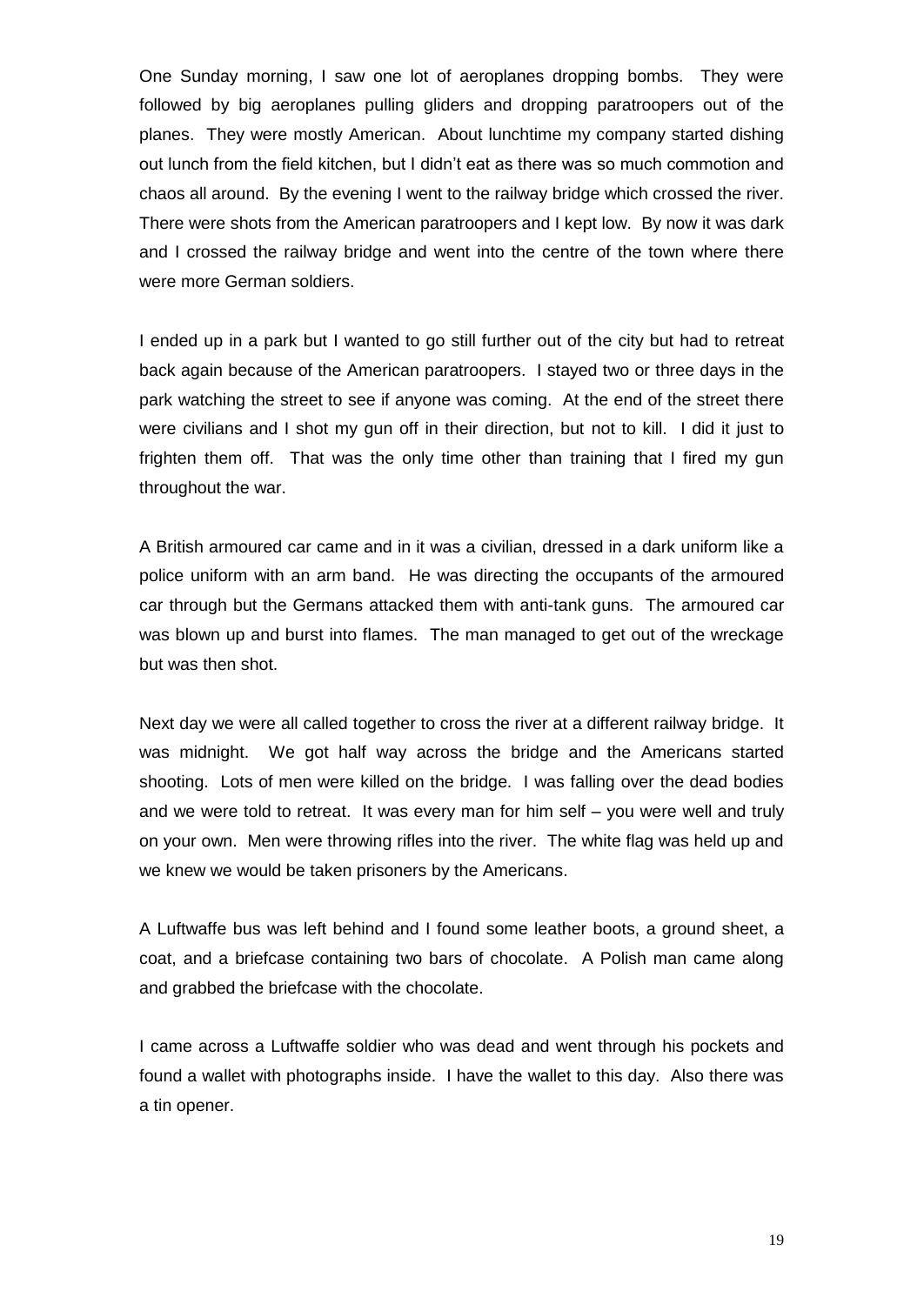American paratroopers arrived and told us to put our hands up. They grabbed our wrists and looked and asked for watches and rings. They would just take these items but I had neither.

They gathered us into a group and marched us into a meadow. We were told to sit down. Every two hours the guard was changed and we were searched all over again. It was a happy moment to be captured by the Americans.

We stayed in the meadow overnight and moved in the morning - we were marched to a market garden place. There we stayed a couple of nights with nothing to eat or drink. We slept in flowerbeds for plants and just threw the glass aside. Then we were put on American trucks which were driven by black drivers. We drove all day until we came to an open meadow. It was very muddy as it had been raining and was still raining as we unloaded the trucks. We queued up and were given some crackers to eat but nothing to drink. It was so muddy you couldn't lie down but I sat on a satchel and spent the night with a cape around me.

The next day, we were loaded onto the trucks and moved to a town the name of which I can't remember. We stayed there a few days in buildings. Still we had no food or drink.

In Holland we were placed in a camp under British control and were given a meal. We had soup once a day. The camp had no buildings, just wire fencing and quards. The kitchens were in tents. I felt totally worthless as if I was a nobody.

On Sunday, civilians came to stare and view the prisoners of war. They hurled verbal abuse at us. I felt dreadful at the things which were being said to me when in fact I was Polish and had been forced to become a 'German soldier'. In this camp, the British found out who was Polish and who was German and we were separated out into groups, but still in the camp.

From this camp, we were put on a transport into France to Dieppe – another prisoner of war camp. There were soldiers from different nationalities - Polish, German, and Russian – already there. We were given food in the evening, just once a day which consisted mainly of biscuits, cheese and water. The Russian prisoners were in a large tent because they were the first to arrive. As more and more prisoners arrived, the tents ran out so I did not get put in a tent but had to sleep on the ground under an open sky.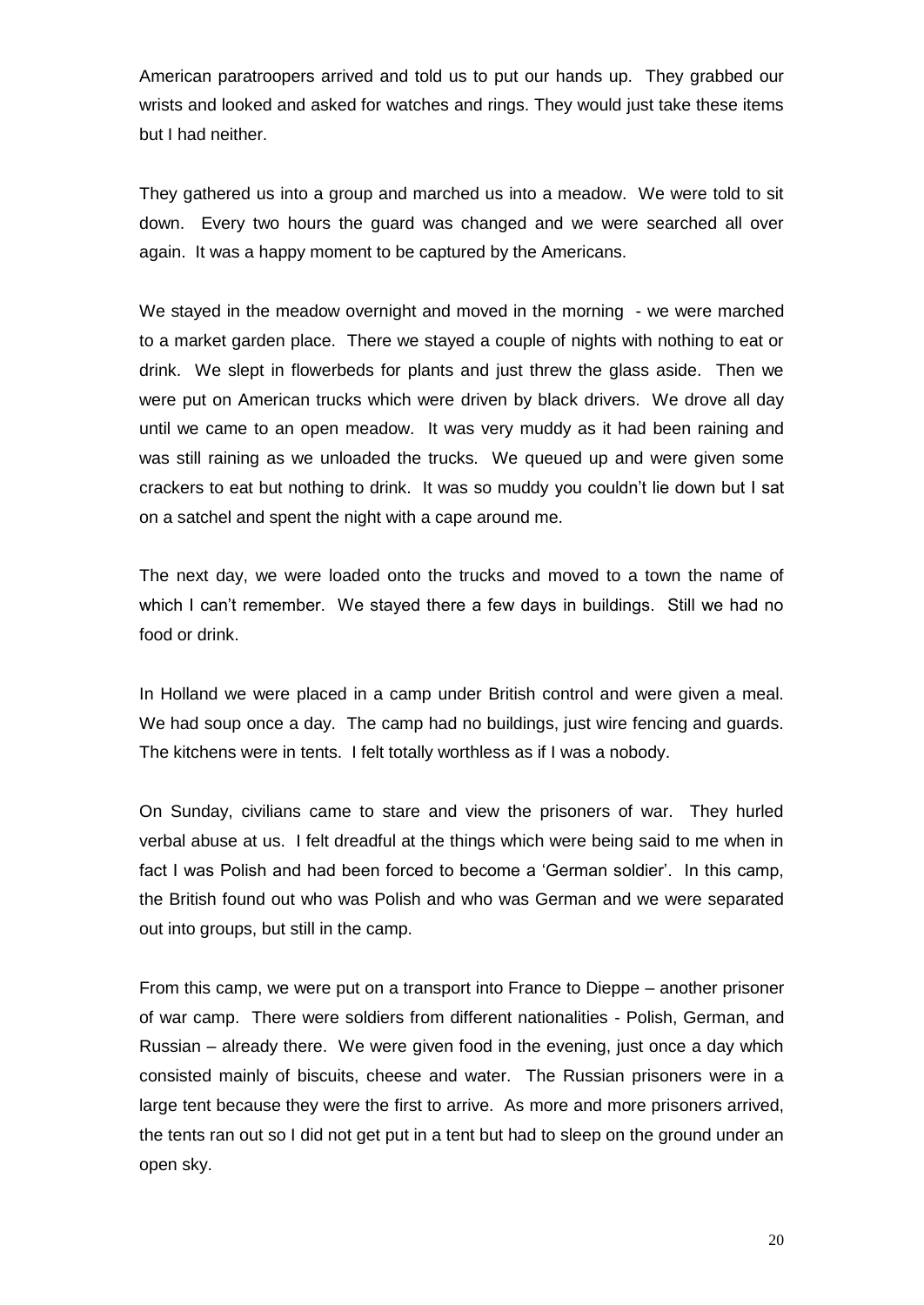By now it was early autumn of 1944. One night, I had enough of sleeping outside so I went into a Russian tent. I slept well but next morning I found I had lice around my neck. Every morning I had to take my shirt off and kill the lice.

We stayed in this camp for a while and sometimes they wanted a few prisoners to go to the dock to unload the ships. If you went to work you got a cup of tea and a piece of bread before leaving the camp. Then you were marched to the docks to do the work which was unloading boxes of food. The boxes were broken on purpose to get at the food. I was caught and brought into the office. I had to take all my possessions out of my pockets and was put into a store to unload bags of sugar which were heavy. I tried to make holes in the bags of sugar to eat the sugar.

When we finished work, everyone was searched to see if they had anything in their pockets and then we were marched back to camp. The evening meal was dished out. You wouldn't go to work the next day as they would choose different people.

In that camp, we had visits from a Polish officer who was in the Polish Forces from England (like a Welfare Officer) and it was such a pleasure to see him. The Polish men surrounded him and wanted to know what was going to happen to them. He always cheered us up. He told us we would be going to England with a chance of joining the Polish Forces. I wanted to go into the Polish Navy but they were full up. They offered me to join the paratroopers or the army and I decided to join the cavalry unit (ulany) but I told them I didn't want to be with horses. I was told I would have armoured vehicles so I joined the 9<sup>th</sup> Lancers Regiment (9ty Pulk ulanow).

At last the day came when we were going to England. Before our departure, we had to be de-loused. We went through a tent where they puffed DDT powder onto our German uniforms. One evening we marched to the docks to board small ships (7 of them). The ships had brought soldiers from England to Dieppe and the Polish soldiers were taken back to Newhaven. We were given some food on the ship but I just wanted to sleep so went without the food. I found myself a bunk and went to sleep. I slept the entire journey from Dieppe to Newhaven waking once or twice as it was a rough crossing and quite a few men were sick but I wasn't.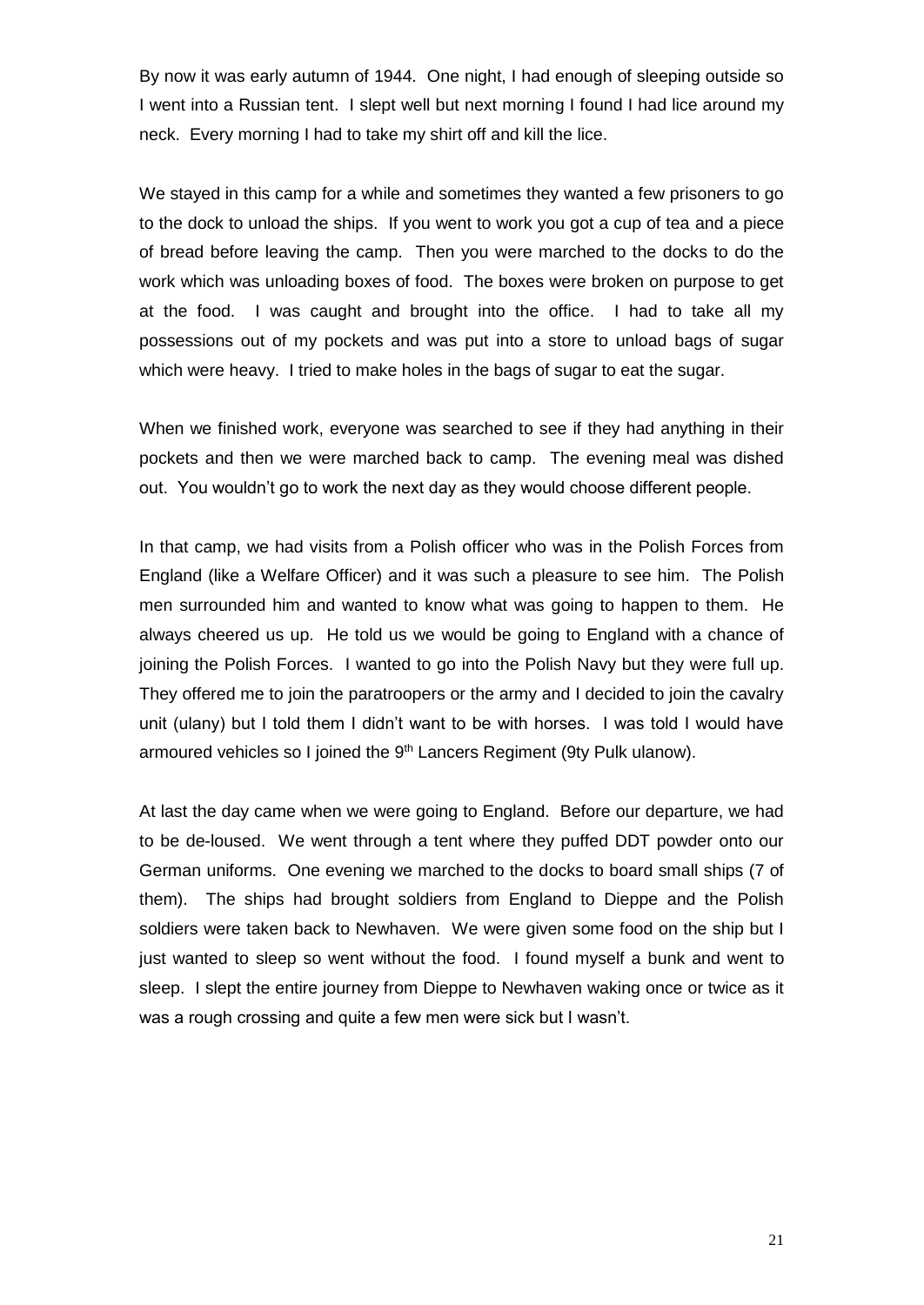## **4. Scotland (1944 -1948)**

When we docked, we were marched straight to the trains which were waiting by the dockside and boarded them. We travelled a short distance to a camp where we were de-loused again. We had to strip completely and place our clothes into a bag. A number was placed on the bag and the clothes went off to be sterilised. Our boots were disinfected and we went to see the doctor who examined us thoroughly. We then had a shower and by the time you had dried yourself, our clothes had been sterilised and we could get dressed.

We were then given some food which was served by two or three English soldiers. The Polish men pounced on the food and I was appalled at their behaviour and I didn't have any food that day. I was utterly ashamed of all the men and was saddened that Polish men could behave in such a way. I actually thought to myself – thank goodness I'm wearing a German uniform – very strange. After the meal, we waited for another transport, but at tea-time a baker arrived with a tray of Chelsea buns and everyone had a bun each and a cup of tea. It tasted delicious as I hadn't eaten for a long time.

We set off for another camp by train in the evening and then arrived and marched to the next camp during the night. We were billeted in wooden barracks with proper army beds and blankets. Each man was interrogated and then we were able to go to bed and sleep. The camp had female army personnel and was a proper army camp. We spent a couple of nights at this camp before we boarded another train and went to Johnston near Glasgow.

At the next camp we slept in buildings and there was no barbed wire surrounding the camp. At this camp we were provided with British uniforms with Poland written on the upper sleeve and an insignia of the regiment on the collar. We were given shaving kits, darning kits and new underwear as well as five shillings as a present from the Queen, the wife of King George VI. Three meals a day were provided and I just walked around the camp as there was no training or exercises at this time. We stayed there about a week and then we were moved to Galashields. I was billeted in some kind of textile mill. Here we were divided into classes and we did some training such as driving lessons and becoming radio operators. I had been chosen to do the radio operator training, but I asked the corporal if I could join the driving training as I felt I would not be able to cope with learning Morse code. At this camp I studied the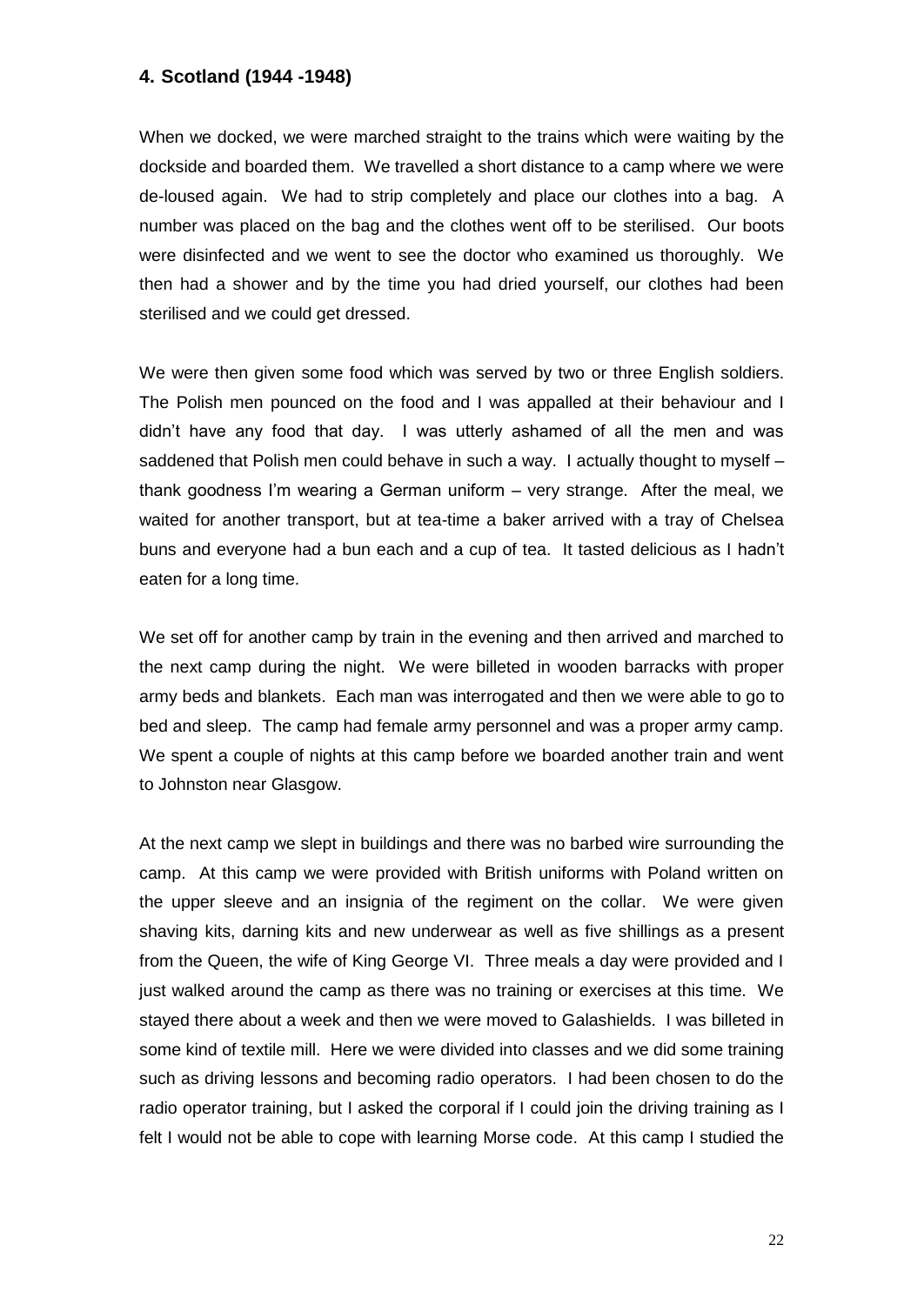theory of driving for two weeks and then actual driving for three weeks. I took my test and passed first time.

Once again we were moved to Bridge of Allen near Stirling in a camp with Nissen huts. I was in 2nd squadron at this camp with 3rd squadron and 1st squadron were in a different camp. The officers were preparing the regiment for a move to Europe, but no one knew where. We were given vaccinations and I was sent to North Berwick on a special course to become a storm trooper. The course was run by Polish army instructors and the men for the course were picked from two squadrons consisting of two officers, two sergeants plus corporals. We were trained by special instructors to be able to use different weapons, the techniques of de-mining, handling hand grenades and mortar fire as well as sharp shooting exercises. We stayed there training for two to three months.

After the training we returned to Bridge Allen. Within a couple of weeks we were all assembled and told by the officers that the war had ended. All the men felt very let down by the agreement between Churchill and Roosevelt with Stalin and so there were no celebrations and it was a very strange atmosphere. The officer announced that as it was a Saturday the men could do as they wished but they had to be back on parade ready to go to church on the Sunday morning.

From Bridge Allen I was sent to Banff for a few months. While there I was picked at random to go on a cookery course in Aberdeen at an English army cookhouse. Life was enjoyable as there was a dance once a week which was held in a large dance hall with a live band. The course lasted six weeks.

I was sent back to Banff and started work in the cookhouse. I had to be up early to prepare the breakfasts. After a month, I was transferred to the officers Mess as a cook. I mainly baked cakes and pastries so I had to be trained for that. I got paid more because I was in the Officer's Mess. Four weeks later they asked me to go into the Dining Room and help with the waiting so I was trained to do that. I also had to serve in the bar and prepare the canapés. Whenever an officer said have a drink on me, I would thank him, pour it out, but not drink it and then when the next officer wanted a drink I would sell him mine and pocket the money. This was the first time I started saving. The relationship between the officers and their men was very friendly.

From Banff the whole regiment was transported to a very large airfield not far from Banff but I can't remember the name of it. I stayed in the same duties in the Dining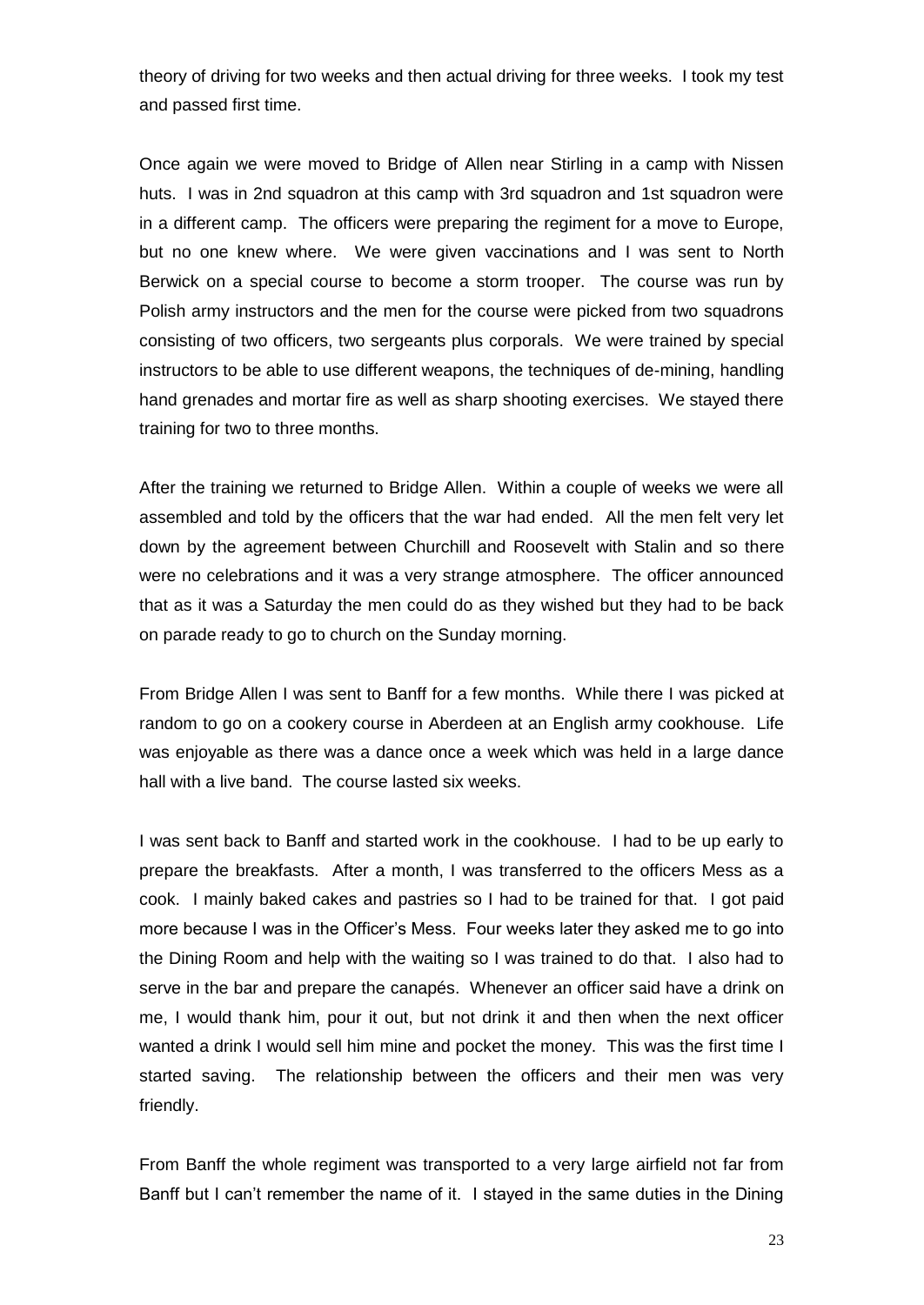Room in the Officer's Mess, as well as preparing canapés and serving drinks. Here the kitchen was huge, with a dining room next door and in the opposite end was a huge dance floor. Once a week, at a cost of 6d, there would always be a dance, organised by a different regiment.

I managed to get in for nothing as I knew the corporal in charge of the whole kitchen. His name was Bruno and I would ask him if he would let me through from the kitchen into the dancehall. The soldiers taking the money were on the other side of the dancehall and I would slip in unseen by them, although the band noticed but didn't let on.

Another trick was taking a box, stuffing it with newspaper and putting a white cloth over it and at the door I would announce that I was bringing sandwiches for the band. Once in the dancehall, I would stuff the box under the table and enjoy the dance. I would pick the box up at the end of the dance. When I was in Galashields, I would wait for the band to arrive and then help them unload their instruments and take them into the dancehall and that way, once again, I got in for free.

From here, I was sent to Dunblane to join the Royal Army Transport Corps which was British. I was there for over a year (1946/1947). As there was no Officer's Mess here, I joined the kitchen staff doing cooking. Meanwhile, some of the soldiers went back to Poland or emigrated to Canada. When they were de-mobbed they were given a gratuity in two instalments from the British government. The first one was given to the soldiers straight away and the second came two to three months later. Those men who went to Poland didn't get their second instalment and word soon came back to England that this wasn't happening. So when my friend, Franek, was due to go back to Poland, he filled in a form authorising me to be paid the second instalment of £25. Meanwhile I gave him £15 and a new pair of shoes.

I also asked him to take a parcel from me to my family in Polchowo as Franek was from that area. I packed up raisins, sultanas, vanilla essence, cinnamon, etc. I then received a letter from my sister, Melania, who was about to get married so the parcel couldn't have arrived at a better time.

With all the soldiers departing, the unit got so small that it couldn't carry on any longer and was disbanded. The men that were left joined another unit. At the new place I was no longer in the kitchens but moved army items (boots, gloves and all the stuff for army personnel) from a warehouse onto lorries which were taken to the railway station and loaded onto trains.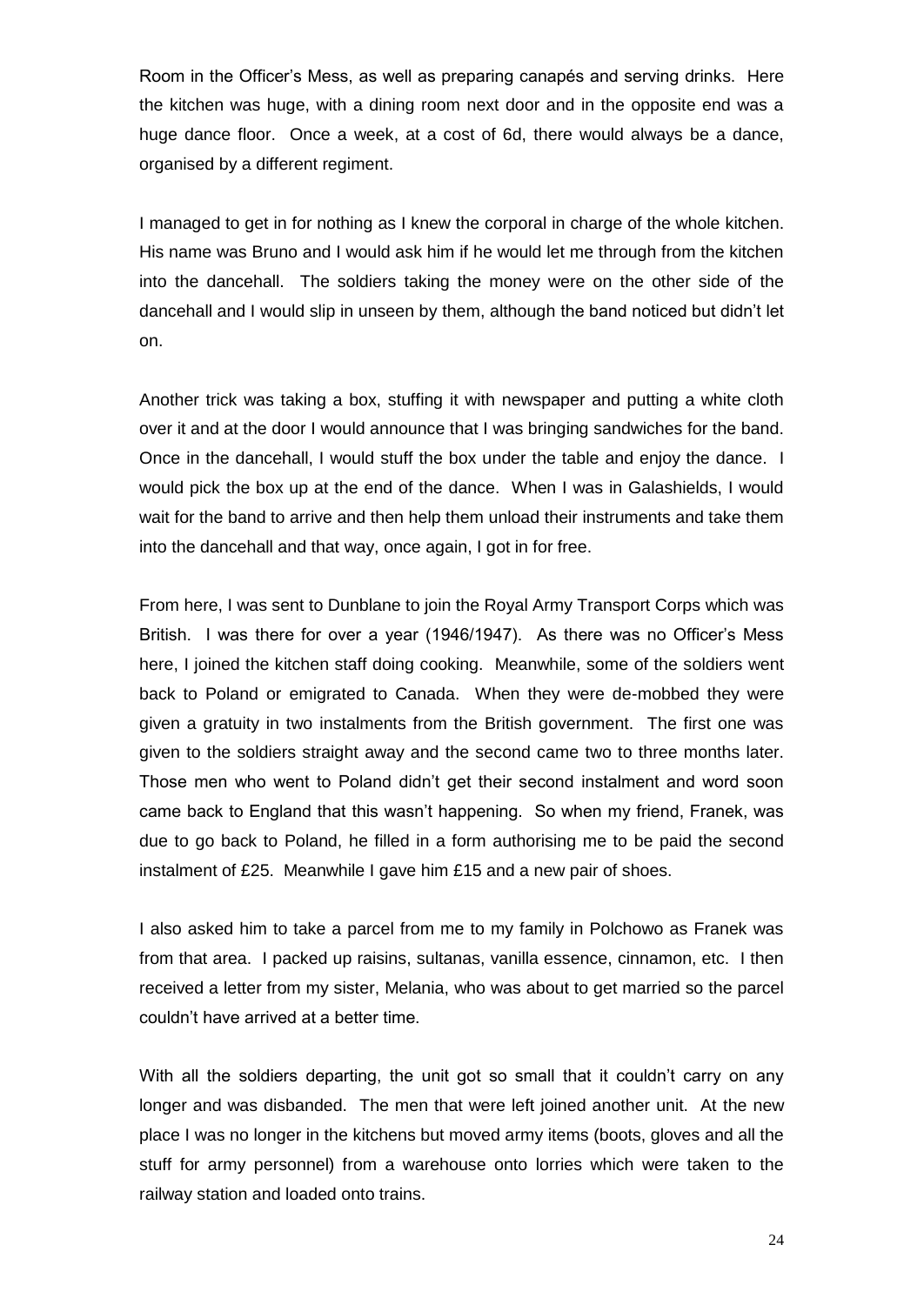It was at this time that I was offered to go on a course to do long shore fishing. I decided to go for a walk and by the time I returned the interviews were over and it was all closed up. I returned to my unit. The headquarters of the Fishing School was in Aberdeen and the school itself was outside Aberdeen in a smallish camp. I went to join the staff as a cook but not to do the course. When the soldiers had finished the course, it was so successful that they decided to do the next course for officers. Once trained, these officers would go on fishing vessels that went as far as Russia – they were used as spies.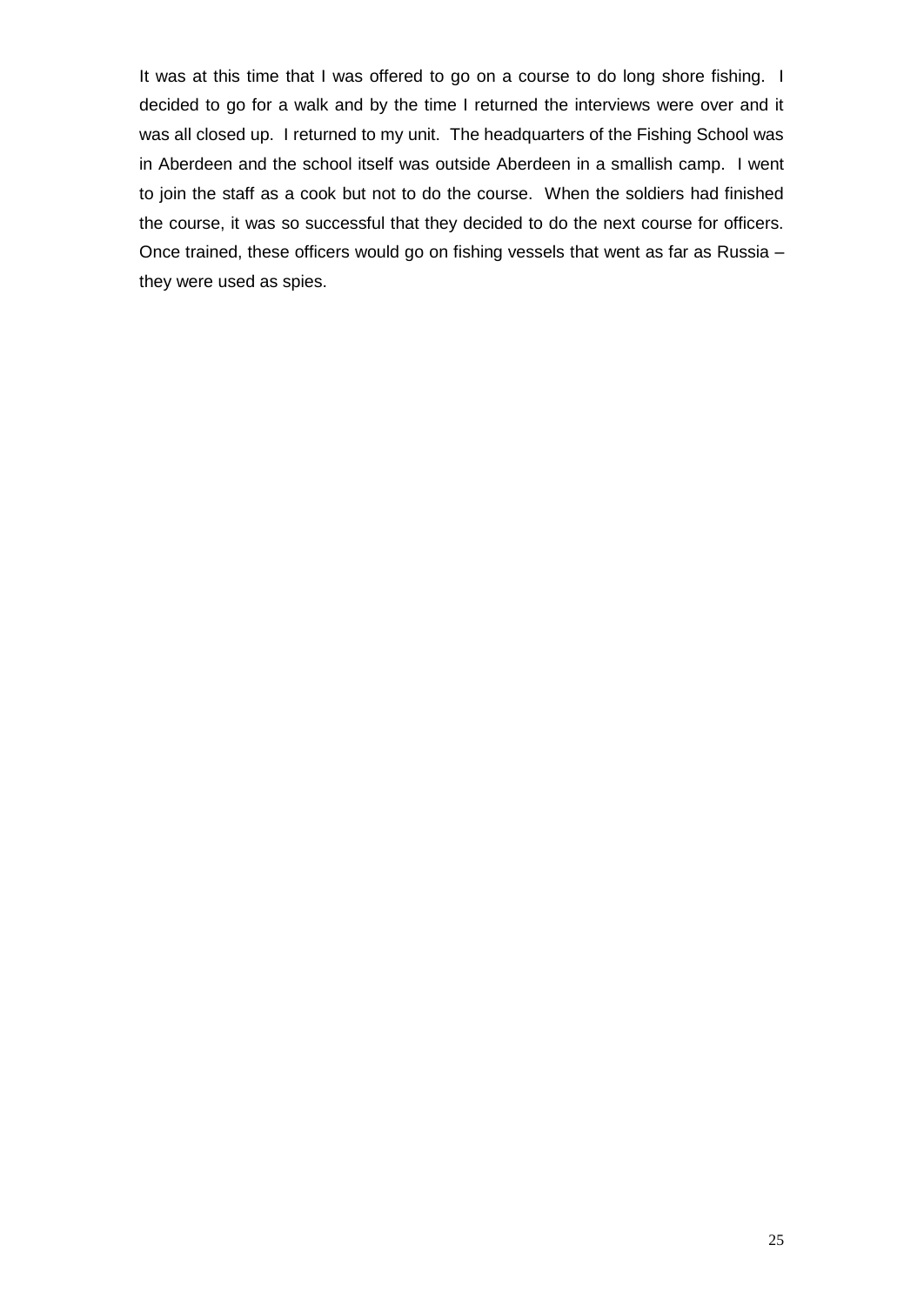#### **5. ENGLAND (1948 to present)**

#### **5.1 Stratford upon Avon (1948-1949)**

One of the officers asked me if I would like to be de-mobbed as he had some aristocratic friends who had a young man cooking and another doing the waiting and they had aristocratic friends who also needed a cook. I thought about it and agreed so the officer organised an interview. I got a pass and was released from duties and went to London by train, changed stations and caught a train to Stratford-Upon-Avon. At the station I phoned Mrs. Longsdon who was the lady of the house and she told me to walk to the market and then show the address to the taxi driver who would take me to the house.

The house which was called Foxcot was situated just outside the village of Illmington. I arrived and Mrs. Longsdon paid for the taxi. She showed me all around the very large mansion. There was also a small Catholic Church by the side of the house as well as stables housing the riding horses, a coach and accommodation for the coachman above the stables. Mr. Longsdon owned a lot of farmland and had Jersey cows. There were lots of wheat and barley fields. During the war, the house was used as a Boarding School for girls. Mr. Longsdon had been away during the war. Meanwhile the previous Mrs. Longsdon had been entertaining RAF officers from a nearby base at her house. She fell in love with one of the officers and when her husband returned, they divorced and she went to live with the officer. Mr. Longsdon already employed a governess for the two children and he married her and she became the new Mrs. Longsdon. The children were away in boarding school and it as the new Mrs. Longsdon who interviewed me for the job and offered it to me.

I arrived back at my unit and asked to be de-mobbed. I had to travel to Aberdeen, which was the headquarters, to see my captain but he wouldn't release me. I came out of the office and walking towards me was the Welfare Officer. I told him I wasn't allowed to go, so the Welfare Officer walked me back to the Captain's office and declared "*This soldier has a job to go to and wishes to be de-mobbed and you can't stop him*". I then had my paperwork sorted out in order to be released from the army. The man sorting out the discharge papers was named Adam who was in his forties. He asked me where I was going and I told him about my new job. He said that if there was another vacancy at the place I was going to be working then would I let him know. He gave me his name and address and off I went. But in my own mind I thought Adam would not be suitable for that type of work. I went by train with a Polish cadet officer to Johnston in order to be officially de-mobbed. I arrived there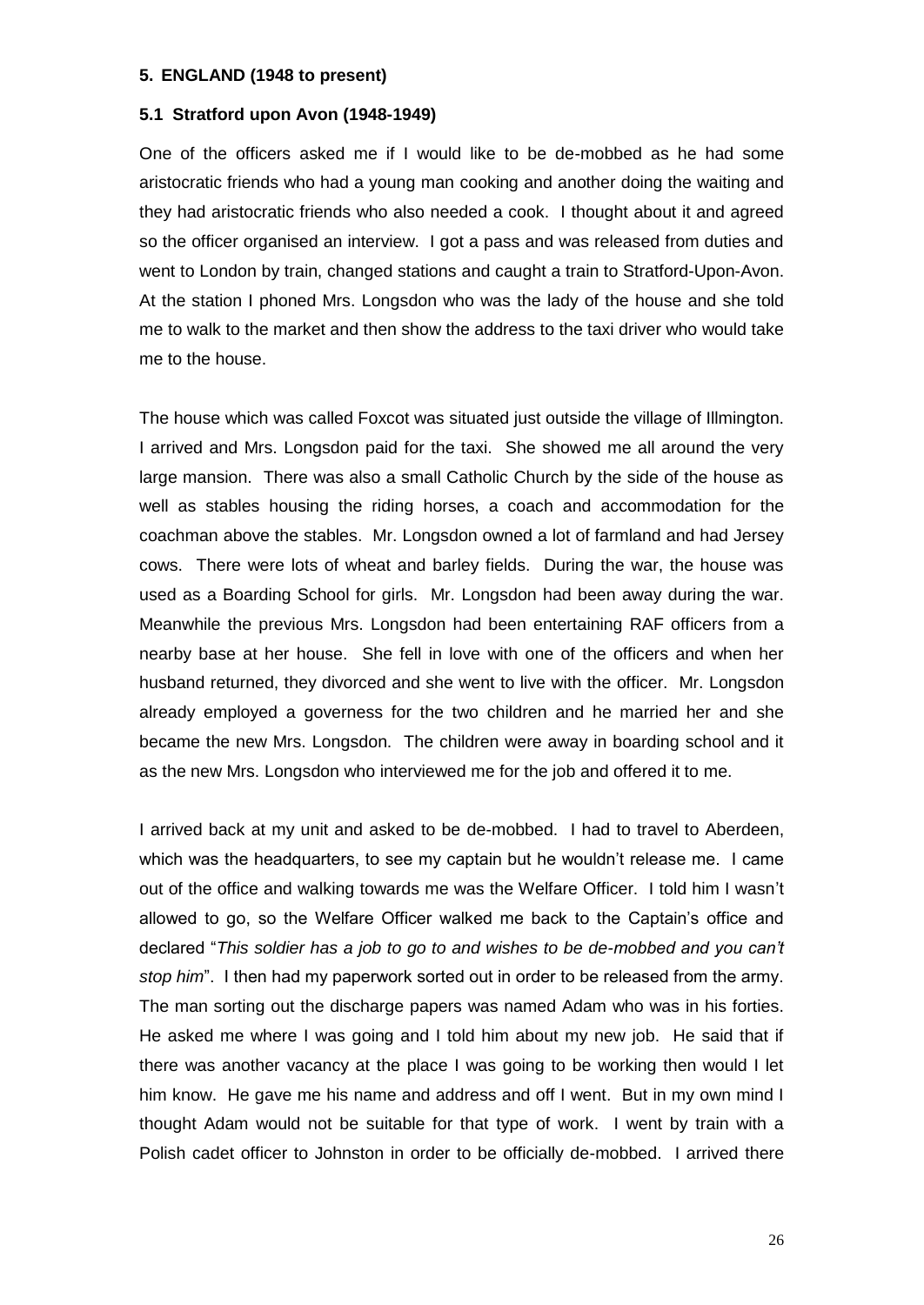and stayed the night and the next morning was given civilian clothes and the first instalment of my gratuity.

I was given a railway pass and travelled to London and then on to Stratford-Upon-Avon to the big house where my new life as a cook at the posh house with Mr. and Mrs. Longsdon began in 1948. When I arrived I was shown my room which was right at the top of the house. Mrs. Longsdon was very kind and put me at ease as I wasn't sure whether I would be able to cook the variety of meals that would be required. Mrs. Longsdon spent a lot of time with me in the kitchen. In the mornings we would discuss the menu for the rest of the day. She would help me with the preparation of the meals whenever she had any free time. She seemed to enjoy her time with me in the kitchen. Mr. Longsdon was always busy attending to the Estate either visiting his farms or attending to his paperwork with his secretary in the upstairs office and I felt Mrs. Longsdon was lonely.

After a couple of months, a girl called Betty who was a Londoner arrived. She was a year older than me and she came to join us to look after the bees and chickens. She, too, was given a room at the very top of the house and her room was opposite the bathroom. She ate her meals with me in the kitchen. We became very friendly. When we were not on duty we would cycle for miles along the lanes in the surrounding countryside. One day when we were on our own Betty said, "Surely you're not going to stay here for ever as you are a good cook and you should think about your future somewhere else." I agreed with her but said I was quite happy there for the time being.

Our relationship blossomed and we became very close and we would often visit each other in our rooms without Mr. and Mrs. Longsdon being aware. I also spent two to three week-ends at Betty's parents who lived in London. Her father was a civil servant and they lived in a semi-detached house.

A few months after I arrived, Adam, who worked in the Army offices in the Aberdeen headquarters, arrived to wait at the table and clean and polish the furniture, etc. I made some excuse to Adam as to why I hadn't informed him of the vacancy at the House as I was myself surprised to see him when he arrived for his new job. I didn't think he was very good as he was suited to more physical work. I then had to share my room with Adam who snored a lot.

One morning, Mr. Longsdon saw me coming out of Betty's room. As a result they moved Betty to the nearby village. However, I would visit her in the evenings, leaving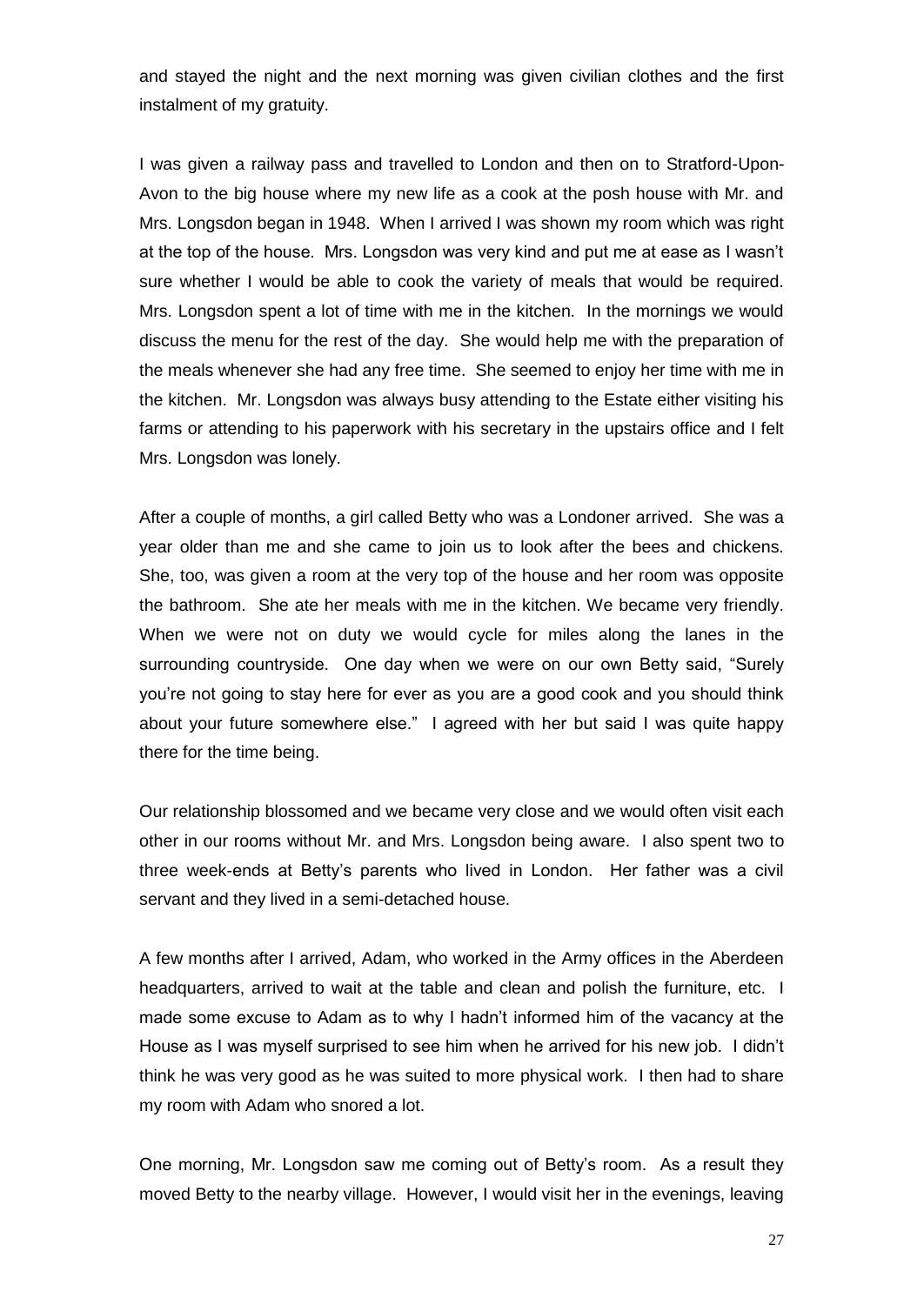through a window of the house and cycling to the village without anyone knowing about it. On my return, I would clamber through the window, unlock the door, put the bicycle away and sneak back upstairs to my room.

Betty decided to leave and get herself a job in Attleborough living on a farm looking after chickens and bees. She was given a cottage for her accommodation. One day a letter arrived from Betty suggesting that she put an advert into the local newspaper for a cook's position for me so I could move to that area. Roundabout that time, Mrs. Longsdon told me that she was going to dismiss Adam as she couldn't work with him and he wasn't suitable for the job. I told her that I felt the same and she said she wished he was more like me.

Not long after Betty's letter which I had replied to agreeing to her suggestion, two letters arrived for me offering me interviews. One was handwritten from a restaurant in Sherringham and the other was a type written letter from Grove House, a Nursing Home in Norwich.

Living above the stables, in the coachman's accommodation, was an ex- sea captain who I had befriended and I took the two letters with me and showed them to the "captain" and asked him for his advice. He suggested I should go to the Nursing Home first for my interview because the letter, having been type written, was more official and, therefore, the job would probably be a safer bet.

I went to see Mrs. Longsdon to ask for a few days off in order to go to Norwich for the interview. She was surprised and said she would have to speak to her husband as the children were returning from boarding school for their half-term break. After I had cooked the evening dinner, Mrs. Longsdon came to the kitchen to make some cocoa and said that Mr. Longsdon would like a word with me.

*"I hear from Mrs. Longsdon that you are leaving us",* said Mr. Longsdon.

"*No*", I replied, "*I just want a few days for an interview*".

"*You should give us a month's notice*", said Mr. Longsdon.

"*I will give you a month's notice if I get the job in Norwich, but you didn't mention length of holidays, time of notice, etc when I first joined you*", I said.

No sooner had I uttered these words when Mr. Longsdon announced that the next day Adam and I were to go to the Labour Exchange and from there on to the police station at Shipton-on-Stow. The reason for going to the police station was because Poles had to notify the police of their whereabouts.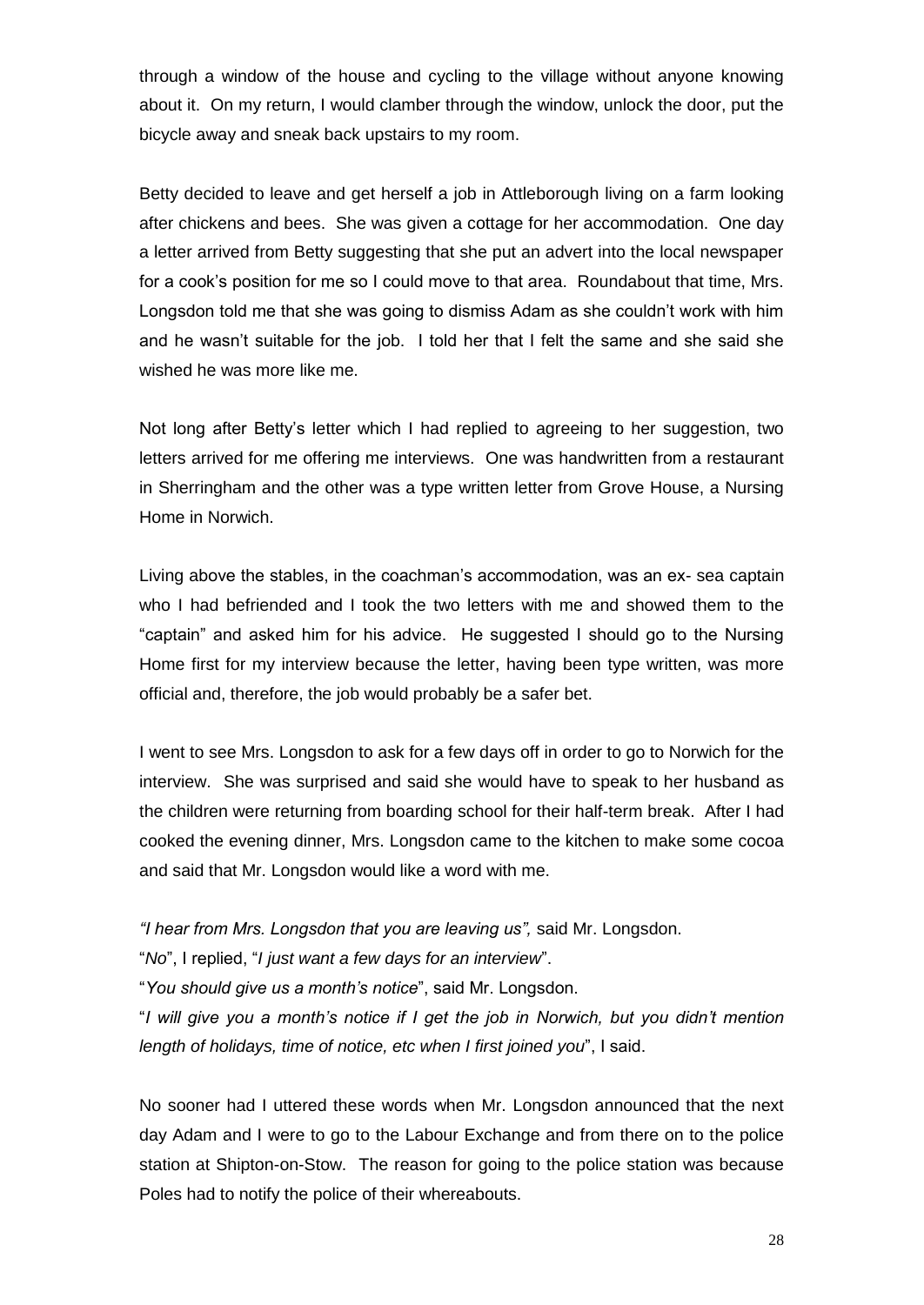"*And then you can leave the day after that*", Mr. Longsdon finished by saying. "*Thank you very much*", I replied, "*that will suit me fine*".

The next day, I prepared breakfast and lunch and in the afternoon I phoned for a Taxi which collected me and Adam and took us to the Labour Exchange. I entered the Labour Exchange and to my great surprise, there in front of the desk stood Mr. Longsdon. He beckoned to me and pointing to the man behind the desk said, "*This gentleman will deal with you*". Having said that, he went out.

I was asked a few questions, no forms were filled in and there was nothing to sign and so Adam and I went on to the police station. Here, too, there was no paperwork to fill in just a few questions and then the taxi drove us back to the big house. I asked the lady taxi driver if she could take me to the railway station the following morning. That evening, before preparing the evening meal, I said all my goodbyes to the "captain", the gardener and another family who worked at the farm in a nearby cottage.

The next morning, I prepared the breakfast and afterwards I looked for Mrs. Longsdon to say goodbye but she wasn't around. I had been with the Longsdon's for about fourteen months. So the taxi took me to the nearest railway station and the train took me to London and then on to Norwich.

### **5.2 Norwich (1949 – present)**

I arrived at Thorpe Station and started to walk up Prince of Wales Road and I then stopped a man and asked him which bus would take me to Newmarket Road where Grove House was situated.

"*Take the number 90 and ask for the Eagle Garage stop as Grove House is next door*".

I arrived at Grove House which was a Private Surgical Nursing Home and a maid opened the door. I was taken to the waiting room and Matron came in to greet me. Her name was Miss Stradwick. She introduced me to Mrs McKee who was the bone surgeon's wife and it was she who conducted the interview. I was appointed as a relief chef and this I would do twice a week and when chef took his holidays. My other duties were to be in the still room. This was where the cutlery and crockery was washed and the trays prepared for breakfast, lunch, tea and dinner. I also had to answer the tannoy system when the patients required someone and I also had to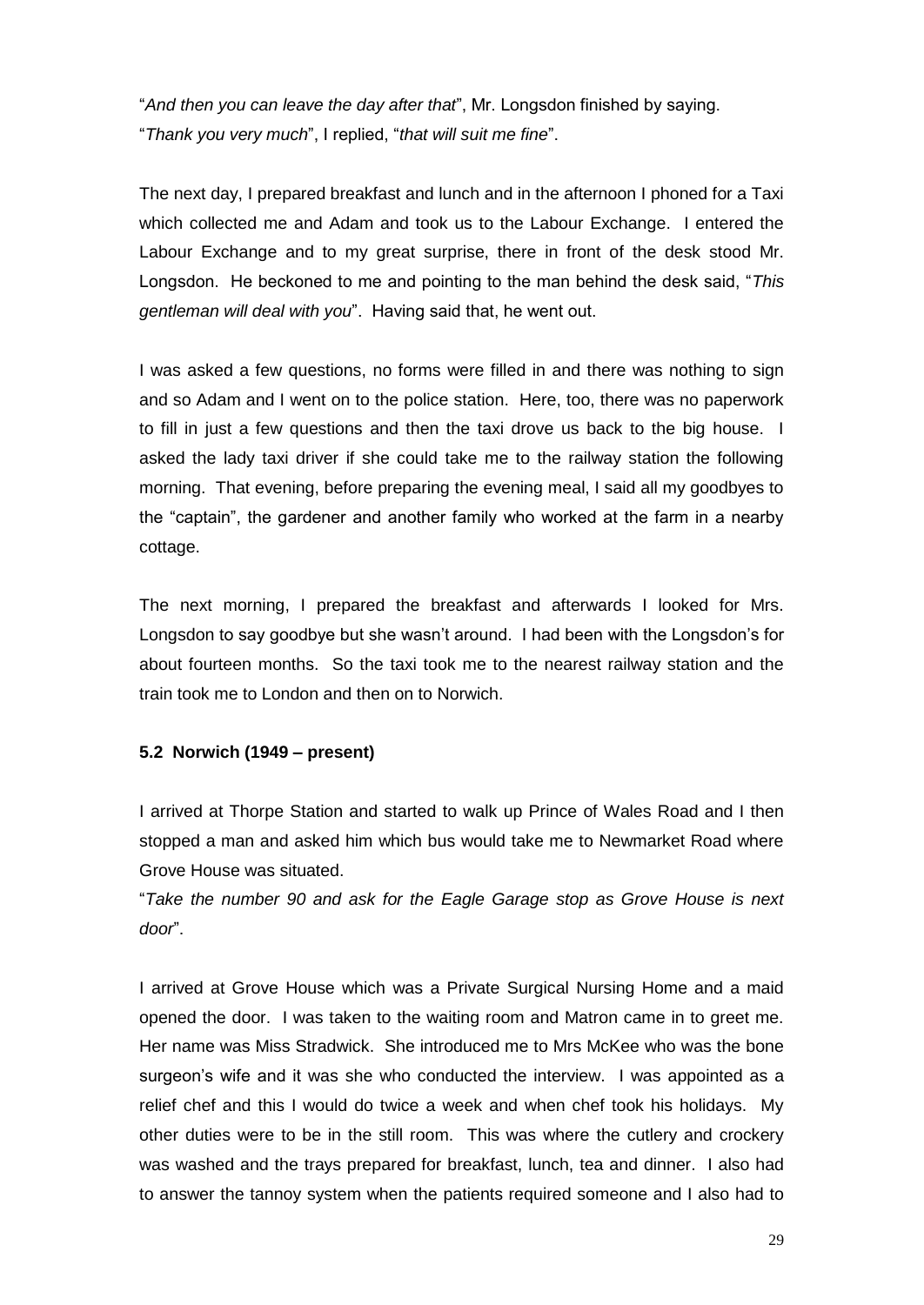answer the front door. Seventeen patients was the maximum they could deal with at any one time. At the Longsdon's I had been paid three guineas but at the Grove, they offered me £5 and ten shillings.

Mrs. McKee asked me when I could start and I told her straight away which took her by surprise. She asked if I had left my other employment and I had said that I had. She asked where I was going to sleep and I said I would have to find a B&B or some lodgings somewhere. "*Well*", she said, "*one of the Nursing Sisters has left and you can have her room*". The room was in a separate building where all the nurses stayed and I thought I had landed in heaven.

Mrs. McKee showed me to my room which was in the nurses' block on the first floor. I stayed there for a few days while they spruced up the garden house complete with iron stove.

I started work the very next day and the year was 1949. From the moment I started working there I enjoyed the work very much. I had been there about six to eight weeks when the chef left and I took over his duties. As there was no relief chef now, I offered to have three half days off a week instead of a full day and a half in order to help them out. That way I could prepare things towards the meals in order to help Matron who did the meals.

Meanwhile, I was still conducting my romance with Betty. She would come up from Attleborough to Norwich and I would meet her on my day off. Then I bought myself a brand new 99cc motorbike which was very noisy and I would take myself off to Attleborough to visit Betty. She had her own little cottage which went with the job.

One morning, I was in the still room when a young nurse caught my eye. I looked her up and down and was drawn to her nice legs. Her name was Maureen but everyone called her Middy because her surname was Middleton. In the garden, near to the kitchen, was a boiler house and the night nurse's job was to stoke the boiler. In the evenings, I didn't go out very much but there was a pub next to the Eagle Garage and I might pop in there occasionally for a half pint of beer. During most of my evenings off I would pop into the Nurses' Dining Room where Sister and the duty nurses were writing up the reports and spend the evening with them.

When Middy was on night duty, I would go with her to stoke the boiler. That was where the cuddling and romance started – in the boiler house. I had to tell Betty that our fling was over as I had met a nurse at the Home. Middy, too, had been seeing an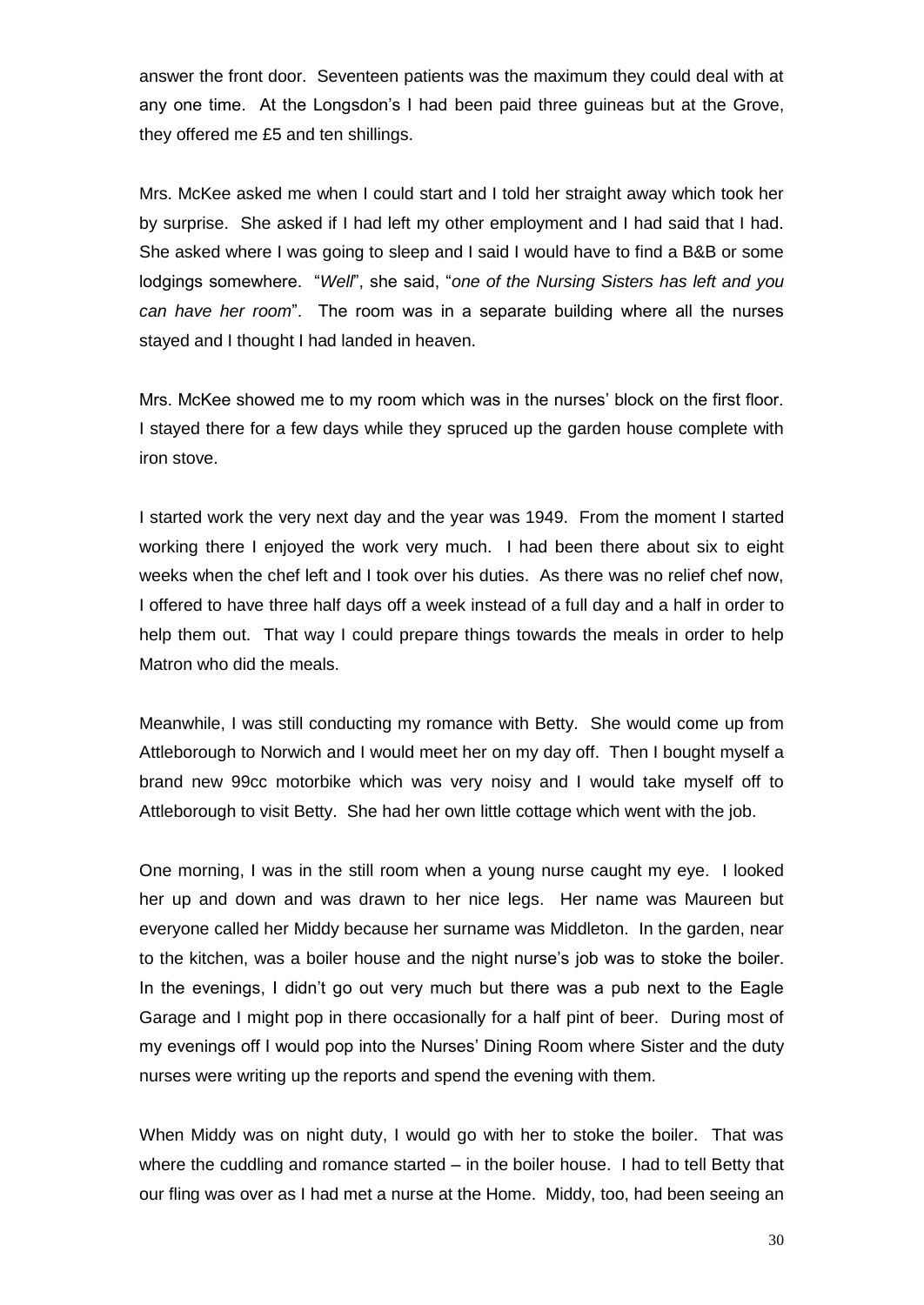ex-patient who was a farmer's son and she finished with him as well. On our days off, I would take Middy by train to the seaside at Great Yarmouth.

Middy mentioned to her parents that she had a boyfriend who lived at the Nursing Home and that he was foreign. Her mother said she didn't want her getting involved with a black person. Middy said that he wasn't black and that he came from Poland. Then she properly introduced me to them after I had called in to see them on a pretext that Middy had left something at home and needed it at work. On that occasion they didn't invite me in and just handed me what she had asked for (Middy had telephoned beforehand). This was all a ploy so that I could meet them informally. Middy was called Lucy by her parents and relatives. This all started when, as a little girl, she would run around without her shoes on. At that time there was a song about a girl called Lucy who in the song had to put her shoes on and so that was why the nickname stuck.

In January 1951, Lucy and I were married at St. John's Catholic Cathedral in Norwich. My birth certificate was required from Poland by the priest who was going to marry us, as well as notification that when I had left Poland I was a bachelor. Meanwhile, the priest said that the children from the marriage had to be brought up in the Catholic faith as was the custom in those days and so Lucy attended lessons before she was married. Once the documentation arrived we were able to get married. Peter (Moira's husband) was best man and Moira was maid of honour. These were very good friends of Lucy. Moira had lived in the same road as Lucy and they had been friends from an early age. After the wedding, the reception was held in Lucy's parents' home. Matron, a Sister and a few nurses, Uncle Richard, Aunt Louie, Uncle Ernest and Lucy's sister, Margaret and her boyfriend were the guests at the wedding.

After the reception we spent our honeymoon in London travelling there by train. We stayed there for three or four days at the Regent Palace Hotel. When we were checking in we had to fill in the register and Lucy signed her name as Middleton not being used to the name Czapp. The receptionist kept pointing to the book but not saying anything and Lucy got a bit rattled and told her that she had already signed. The receptionist told her that she had signed the wrong name as they had been booked as Mr. and Mrs. Czapp so Lucy explained that they had only just got married and she was not used to using her new surname.

We returned to Norwich after our honeymoon and resumed work. We lived with Lucy's parents to start off with. From the moment I got married, I got a pay rise to £7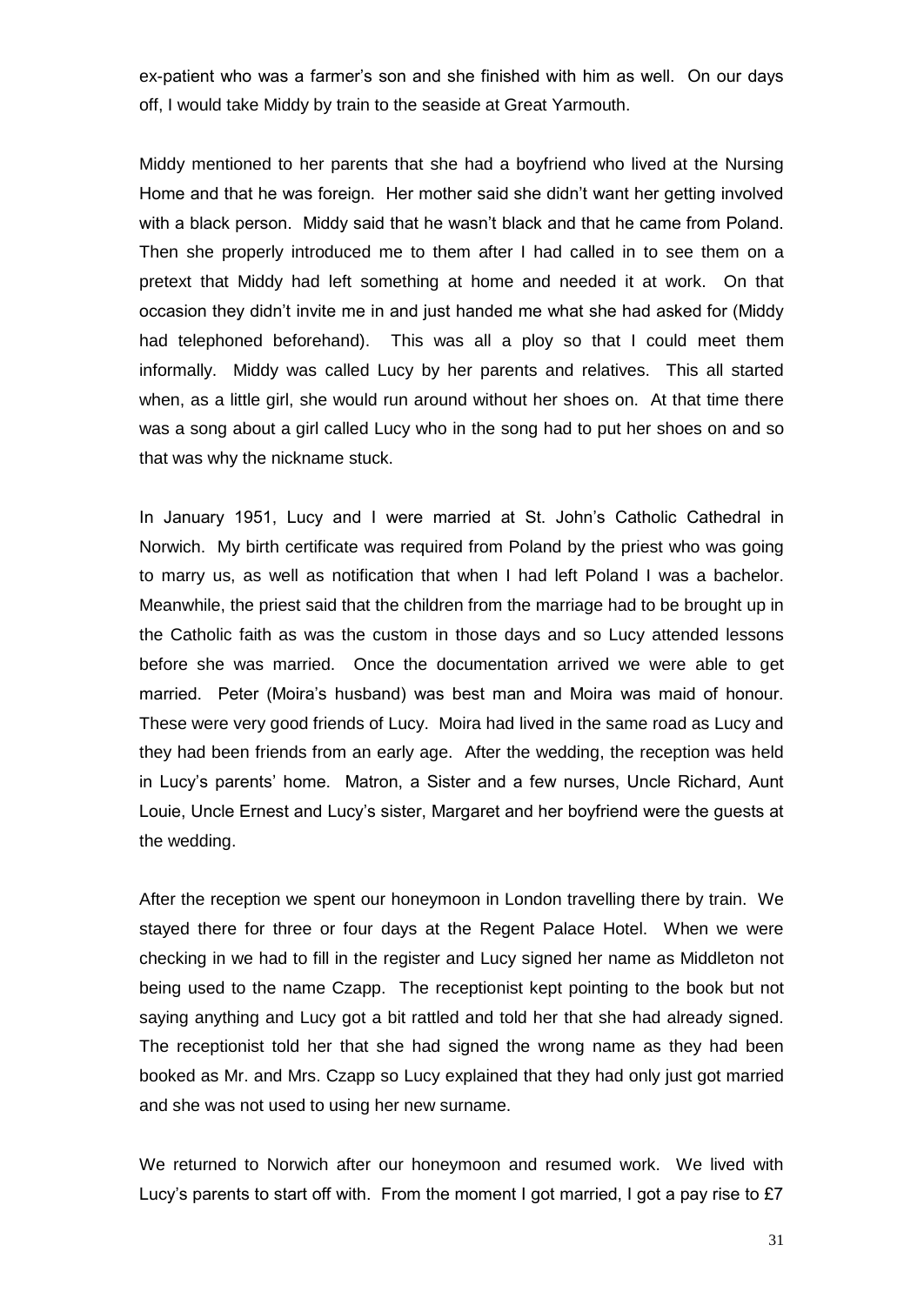and ten shillings a week as I was no longer using their board and lodging. Our salaries were supplemented when a patient left as they would always leave a tip in an envelope for the staff.

Our first son, Anthony, was born in Norwich Maternity Hospital which was part of the West Norwich Hospital on  $6<sup>th</sup>$  May, 1951. Two years later, David was born on 18<sup>th</sup> March 1953 at the same hospital and Sharon another two years after that on  $25<sup>th</sup>$ March, 1955.

## **5.3 Geoffrey Road (1954-1979)**

When David was about a year old, Lucy and I bought Geoffrey Road without a mortgage. We were able to do this because we had lived with Lucy's parents rent free and so were able to save £700. We went to view the house with my father-inlaw and I liked it very much. The asking price was £1,150 and I got it reduced to £1,100. This meant there was a shortfall of £400. We were thinking of getting a mortgage when Aunt Elsie, Lucy's Mum's sister, offered to lend us the £400 as she didn't want us taking out a mortgage. But she stipulated that we must not tell anyone where we had got the money from. She told us we could pay back the money as and when we could afford it.

The house was a three bedroom terraced house in a short four house terrace with a front and back entrance with an alley way at the back. There was an outside toilet and a brick built wash house with a slate roof. There was a chimney in the wash house so we could have a copper for washing clothes. You went through the back door and straight into the kitchen and from there into the living room. From the living room you entered the hall with a staircase going up and another door into the front room.

There were three bedrooms upstairs and to enter the smallest bedroom you had to go through the middle bedroom. There was no bathroom. In the kitchen we had a half bath which had a melamine top. The children would have a bath first, then the water would be topped up and Lucy would have her bath followed by me.

At one point, before Sharon was born, Lucy's sister Margaret and her daughter Louise came to live with us in the small bedroom for a few weeks. This was because Margaret didn't get on with her parents.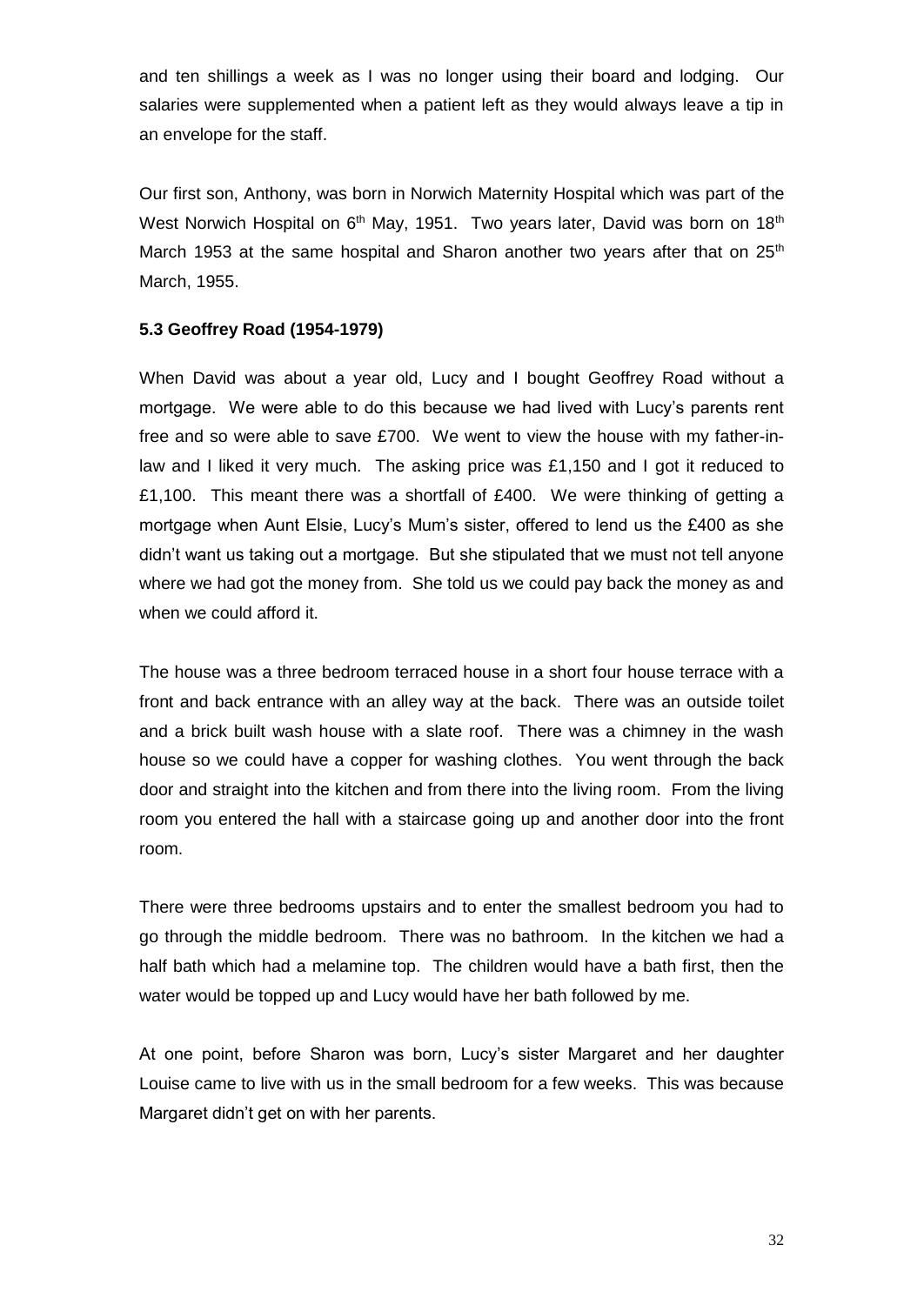Two months after having bought the house, the tax office wrote to me asking me to report to their offices. They wanted to know why I didn't have a mortgage. I told them I had saved a lot with my and Lucy's wages. We didn't smoke, didn't drink, didn't gamble and didn't go out. Eventually, he accepted what I said after a lot of questioning and me getting angry with him.

I paid Aunt Elsie £100 each year for three years which left me owing £100. Lucy's Dad retired and as money was tight for them the telephone had to go and they said they wanted to sell the car as well. I asked them how much they wanted for their car and they said £250. I offered £200 and they agreed. I then had to ask Aunt Elsie if she minded waiting for her money which I still owed her. She was happy with that and said I could pay it when I was able to. Thus, I was able to pay my father-in-law £100 straight away followed by another £100 the following year. But the following year when I had saved up the £100 to pay my father-in-law he said he didn't want the money so I was able to pay the final instalment to Aunt Elsie. The entire loan had been interest free.

Sharon was born in the same hospital as her two brothers. While in hospital, Lucy was sterilised the day after Sharon was born because of her asthma. While Lucy was having the operation Sharon had milk expressed from other mothers. When Lucy returned to Geoffrey Road and started breast feeding, Sharon was sick and kept crying. Lucy took Sharon to the doctor and explained that she had plenty of milk but Sharon was being sick. I thought it was because Lucy had had a general anaesthetic and the doctor agreed. So Sharon was put on half fat milk and was fine after that. When she was older Lucy put her on full cream and the same thing happened again so Sharon was brought up on half cream milk.

I was at Grove House for eight and a half years. Because the NHS had been introduced in 1948 there were fewer patients so it was decided to close Grove House. I started looking for a job and got one at Purdi's Restaurant. It was a very classy restaurant near to the Cathedral. I went there before Grove House closed completely. I worked there for a few months and then came the Suez crisis so business dropped. As I was the last person to join I was also the first person to go so was given a week's notice and had to leave.

I signed on at the Labour Exchange and I helped out at the butcher's shop with my father-in-law. I saw an advert for a job at the Norfolk News advert and the hours were 7 pm to 3 am. At the interview, I didn't like it as it looked typical canteen work.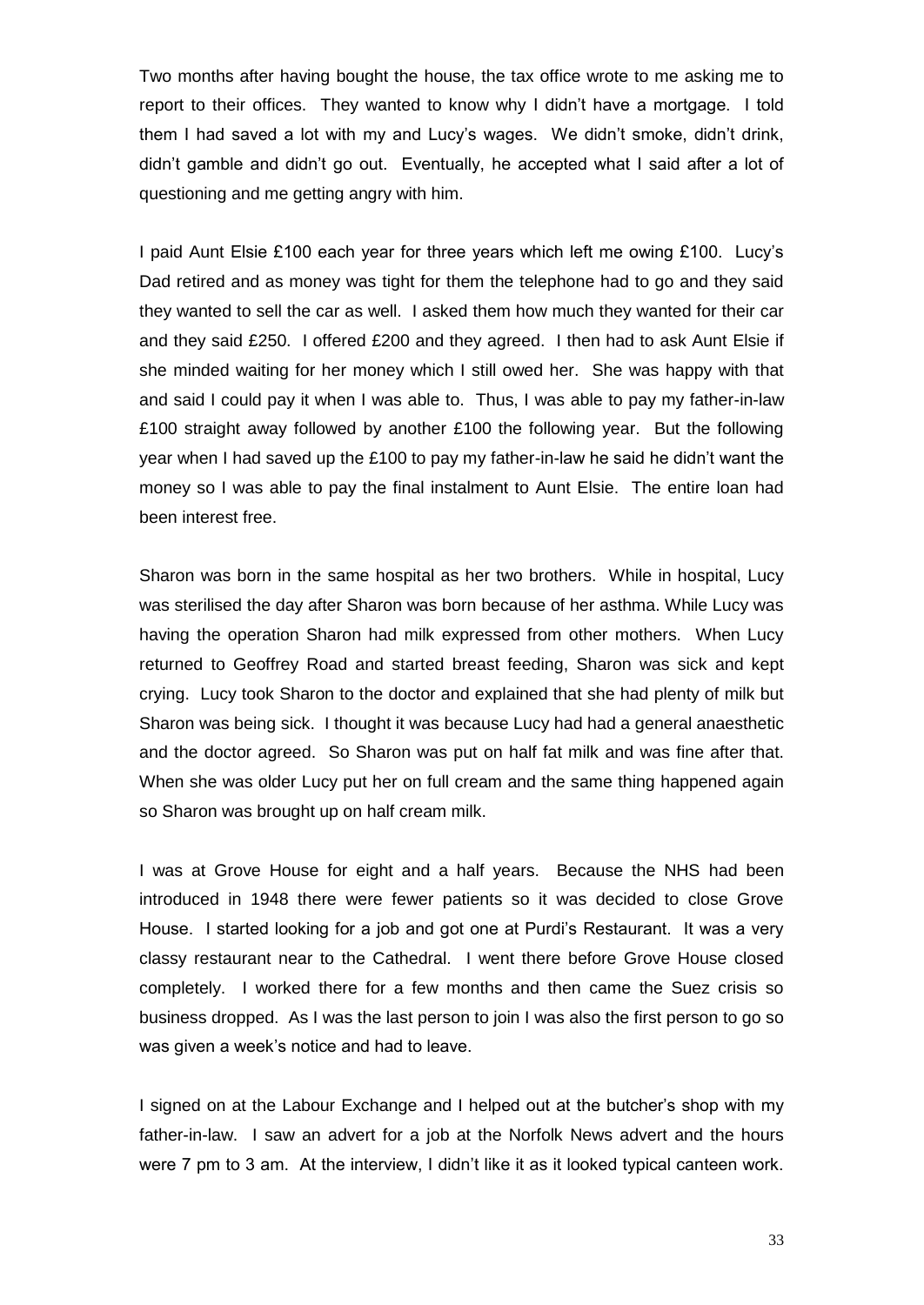But I took the job and after a couple of weeks I got a rise in salary. I thought it wouldn't be a bad job as I could spend time on my allotment during the day.

A patisserie chef who went from Purdi's to the Royal Hotel as a Head Chef needed staff and asked me to help him out as he was short staffed so I went to work there at lunchtimes. My hours were from 11 am until 3 pm. They had asked me if I could work full time but I said I couldn't so eventually they offered me the same hours but on a permanent basis. I agreed and ended up doing it for eighteen and a half years.

Lucy's Dad became ill with thrombosis. I always went to see him after my hotel shift. I spent half an hour and sometimes an hour with him after my hotel shift. He was in a lot of pain. Then, eventually, he had to go into hospital because he had gangrene and had to have his leg amputated above the knee. I brought the bed down into the front room and that was where he slept. I would help him to dress every morning and then go on to the hotel for my shift. After the hotel work I would call in again. During my one hour break between 10 and 11 pm I would cycle to Bryan Avenue, put my father-in-law to bed and then cycle back to the Norfolk and Norwich News Company. I would finish my shift and cycle home just before 3 am. Eventually, my father-in-law got a wooden leg so had to have his harness fitted each day. I went backwards and forwards like this for about three months. Unfortunately, my father-in-law got kidney complications and went into hospital, where he died.

I managed to obtain an allotment. These were allocated to Colman's employees first and if there were any left you could apply for one. There were thirty allotments altogether and I managed to get one and it took a lot of work to get it sorted out. After a couple of years though I had to give it up as the land was wanted for building bungalows and I was given another one further into the plot. I built a shed and kept rabbits and sold them by word of mouth. I had previously kept rabbits at Geoffrey Road where I had fifty two of them. Then I moved them to the allotment. One time, someone broke in and stole the rabbits so I didn't keep them anymore. Instead, I bought two pigs and kept them in the shed. Then I added another three and had five. When they were old enough, I put them on the trailer and took them to the slaughter house.

I spoke to the butcher who supplied meat for the Royal Hotel and he agreed to pay me £15 for each pig. I used to take the kitchen waste from the Royal Hotel and the Norfolk and Norwich News Company and put it in a box on the back of my bike and take it to the pigs. I used to buy piglets from a friend, fatten them up and sell them to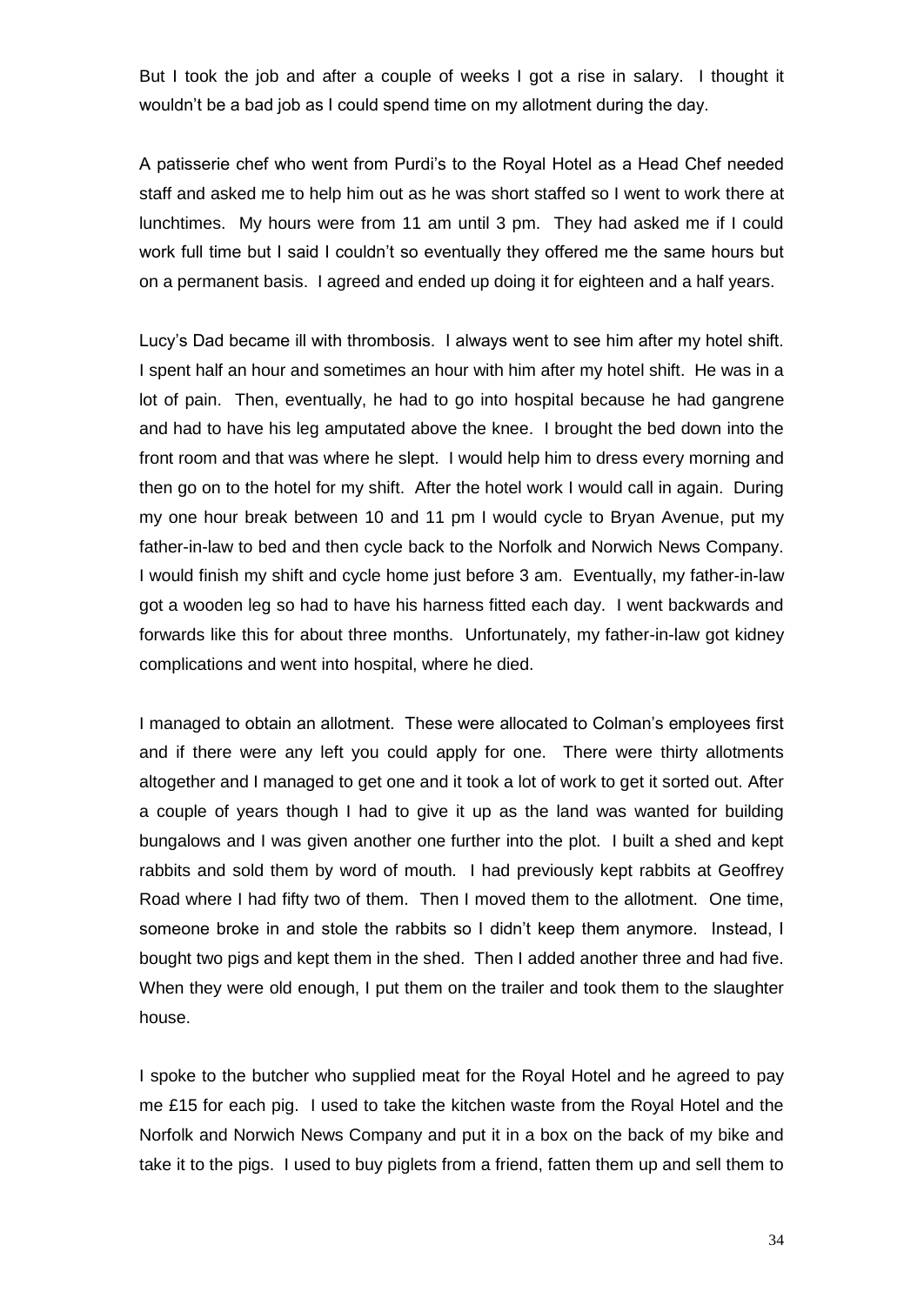the butcher. I also grew flowers (pinks, carnations and scavias) on the allotment and sold the flowers to the men at the Norfolk and Norwich News Company.

## **5.4 Visit to Poland (1966)**

In 1966 I went to Poland by car with all the family. My car was a Rover 75 and we drove to Harwich and caught the ferry at midnight to Belgium. Early in the morning we disembarked and started our journey through Belgium. I became tired and we stopped in a small town, parked and I had a little sleep. After eating some rolls, we set off again until we got to Holland. There we stopped at the motorway, had a rest and I had a shave, got some petrol and set off again. We came to the West German border and I suddenly realised I had friends living there. Luckily I had their address with me and after enquiring as to the location of the road we were looking for, we were able to find and visit them. They offered us food and drink and they showed us the way back to the motorway. We drove to another petrol station, filled up with petrol and found some accommodation for the night.

After a lovely breakfast we set off and drove until we got to the East German border. There we had to fill in forms and buy an East German visa. We had to go through a check area where we were questioned about the things we had with us. Eventually we carried on with our journey until we reached the Polish border. Here there were more controls and checks and the Polish guards were very abrupt. I asked about accommodation and was told where to go. The hotel was extremely basic and Lucy wasn't very pleased with it but I was so tired I fell asleep straight away. Lucy remained fully clothed and slept on top of the bed as she thought the bedding wasn't clean. We had Sharon in our room and the boys were in another room.

In the morning we looked round the market and found a baker, bought some bread and found a shop which sold butter and cheese. The cheese was placed on the counter without any paper and when I asked for some, the shopkeeper said she didn't have any. I said I needed to take it back to the car so rather reluctantly she gave me some brown paper. We ate the bread and cheese in the car, re-started our journey and arrived in Poznan. From there we made our way towards Gdansk passing through Sopot, Gdynia, Rimia and Reda. In Reda on the right hand side I pointed out my school to my family. We went on to Polchowo and Jozef and his family who had been waiting by the gate for us, decided to go indoors for a cup of coffee. As I passed their house I tooted the horn and they came running out but we had already passed by. Some neighbours called out my name and I became very emotional. We carried on to Melania's house.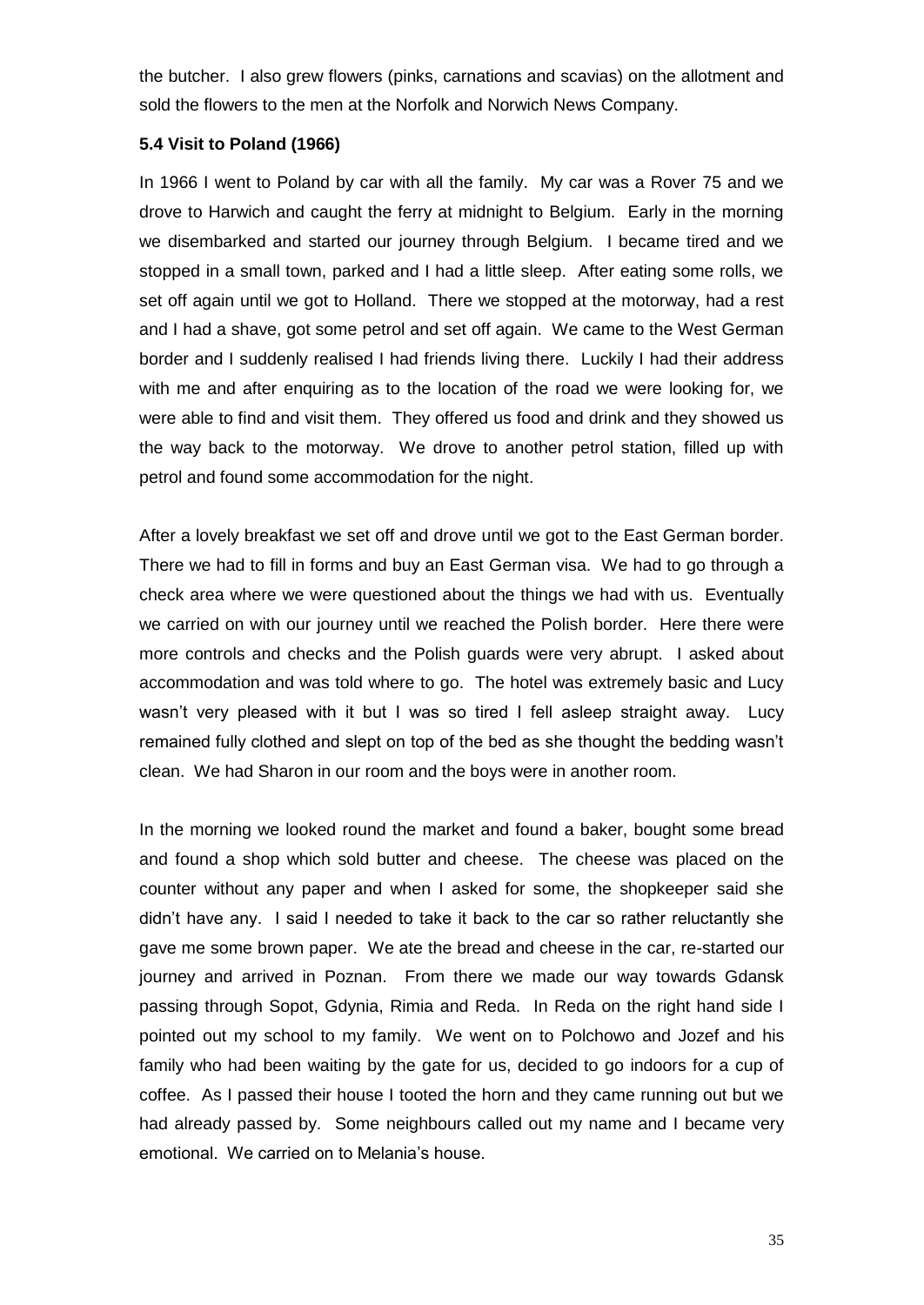We didn't stay at my family home as that was now Jan's. I felt at home at my sister's but not at my brother's family home. We stayed with my sister for three weeks and visited all the family. While we were there we were invited to a wedding anniversary celebration of my father's sister (my aunt) and her husband. They had eighteen children, three of whom had died. To begin the celebration they had a Mass with a special blessing. The musicians, to start off with, were playing outside as well as the dancing and then as the evening went on, everyone transferred indoors.

While in Poland I thought why am I working for other people? Why don't I get a place of my own and rear pigs. When my father-in-law had died, Uncle Dick thought we might start up a Nursing Home with myself as the cook, Lucy as the nurse and get other staff to work for us, but I wasn't all that keen on the idea. Lucy had seen a place in the newspaper that was going to be sold by auction and I thought it would be ideal to keep pigs.

## **5.5 The Firs (1969 – present)**

As soon as I saw the place which was called The Firs I fell in love with it. We went to the auction with Aunt Ruby as she knew how to bid for properties. There were two other bidders. It started with one, then the second, back to the first one and then Aunt Ruby came in with her bid, there was another bid from the first one and finally Aunt Ruby secured it. It cost £14,000 and you had to pay £500 deposit which I did. Geoffrey Road was sold very quickly for £7,500 but Brian Avenue took longer to sell. That meant we needed a bridging loan from the Bank. Aunt Elsie told me not to get a bridging loan but to go to her son, Michael, who would lend the money to us. I went to see Michael but he didn't want to help out. This was because Michael didn't like me as he didn't like foreigners. It didn't bother me as I knew I could get a bridging loan from the Bank. Aunt Elsie was very ashamed of her son not wanting to help out but she had signed all her money over to her son so that they would not have to pay inheritance tax.

When Brian Avenue was sold I was in the will so Lucy and I got two thirds and Lucy's sister, Margaret, got one third. We were then able to use this money to stop the bridging loan and to pay off the rest of the money owing on the Firs. This meant we did not have a mortgage to worry about.

Once the bidding was over at the auction I went on holiday for two weeks with Lucy and Sharon to Minorca as the holiday had already been booked. My mother-in-law went into a Home near Aunt Elsie and she was booked in for the two weeks. We had